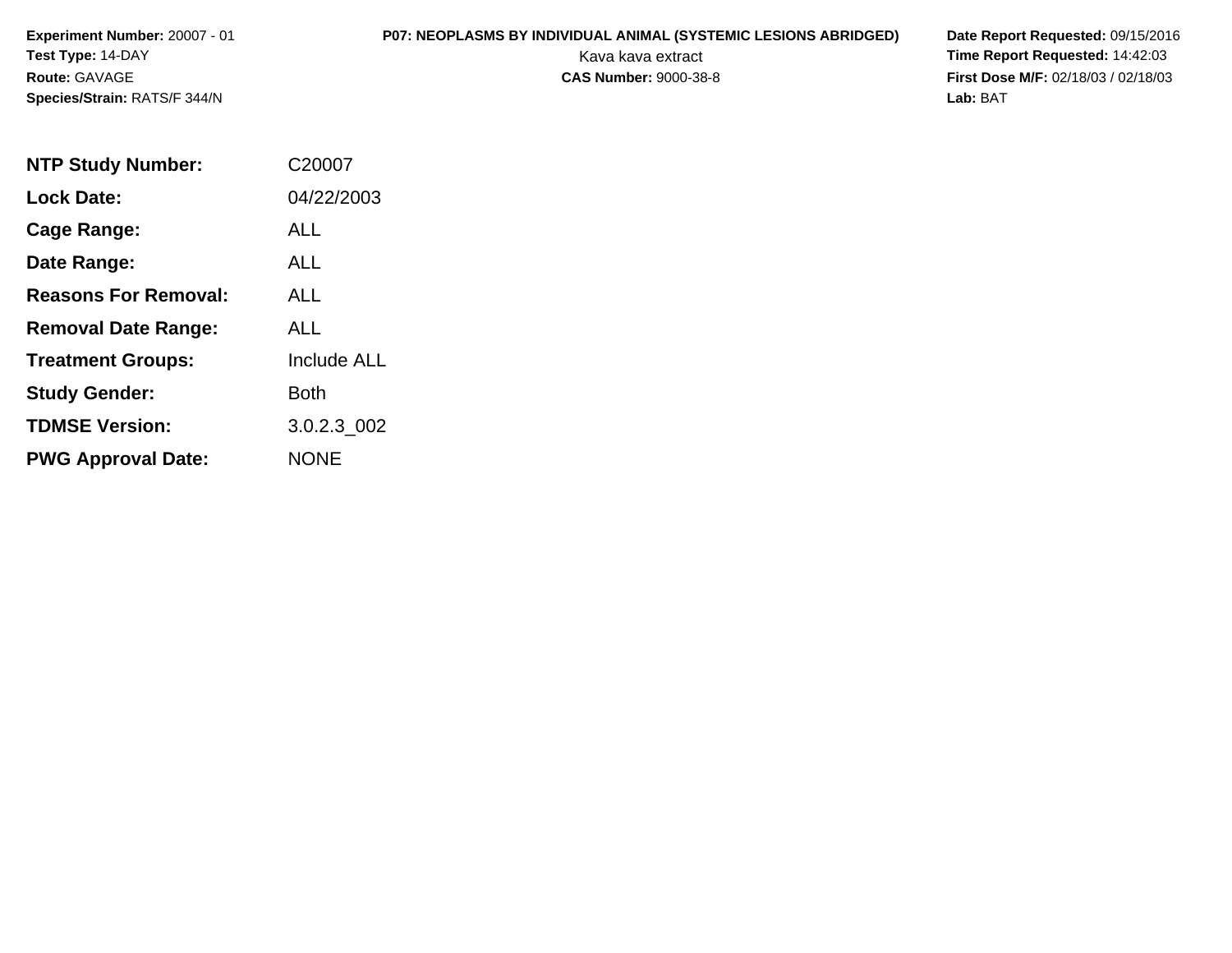# **P07: NEOPLASMS BY INDIVIDUAL ANIMAL (SYSTEMIC LESIONS ABRIDGED) Date Report Requested:** 09/15/2016

Kava kava extract **Time Report Requested:** 14:42:03<br>**CAS Number:** 9000-38-8 **Time Report Requested:** 14:42:03 **First Dose M/F:** 02/18/03 / 02/18/03<br>**Lab:** BAT **Lab:** BAT

| DAY ON TEST<br><b>FISCHER 344 RATS MALE</b> | 0<br>0<br>$\mathbf{1}$<br>$\overline{7}$ | 0<br>0<br>1<br>$\overline{7}$    | 0<br>0<br>7 | $\mathbf 0$<br>0<br>$\mathbf{1}$<br>$\overline{7}$ | 0<br>0<br>$\mathbf{1}$<br>$\overline{7}$ |                         |
|---------------------------------------------|------------------------------------------|----------------------------------|-------------|----------------------------------------------------|------------------------------------------|-------------------------|
| 0 G/KG<br><b>ANIMAL ID</b>                  | 0<br>0<br>$\mathbf{1}$<br>$\pmb{0}$<br>1 | 0<br>0<br>$\mathbf{1}$<br>0<br>2 | 0<br>0<br>3 | $\mathbf 0$<br>0<br>0<br>4                         | 0<br>0<br>-1<br>0<br>$\sqrt{5}$          | * TOTALS                |
| <b>ALIMENTARY SYSTEM</b>                    |                                          |                                  |             |                                                    |                                          |                         |
| Liver                                       | $+$                                      | $+$                              | $+$         | $+$ $+$                                            |                                          | $\overline{\mathbf{5}}$ |
| <b>CARDIOVASCULAR SYSTEM</b>                |                                          |                                  |             |                                                    |                                          |                         |
| <b>NONE</b>                                 |                                          |                                  |             |                                                    |                                          |                         |
| <b>ENDOCRINE SYSTEM</b>                     |                                          |                                  |             |                                                    |                                          |                         |
| <b>NONE</b>                                 |                                          |                                  |             |                                                    |                                          |                         |
| <b>GENERAL BODY SYSTEM</b>                  |                                          |                                  |             |                                                    |                                          |                         |
| <b>NONE</b>                                 |                                          |                                  |             |                                                    |                                          |                         |
| <b>GENITAL SYSTEM</b>                       |                                          |                                  |             |                                                    |                                          |                         |
| <b>NONE</b>                                 |                                          |                                  |             |                                                    |                                          |                         |
| <b>HEMATOPOIETIC SYSTEM</b>                 |                                          |                                  |             |                                                    |                                          |                         |
| <b>NONE</b>                                 |                                          |                                  |             |                                                    |                                          |                         |
| <b>INTEGUMENTARY SYSTEM</b>                 |                                          |                                  |             |                                                    |                                          |                         |
| <b>NONE</b>                                 |                                          |                                  |             |                                                    |                                          |                         |
| <b>MUSCULOSKELETAL SYSTEM</b>               |                                          |                                  |             |                                                    |                                          |                         |
| <b>NONE</b>                                 |                                          |                                  |             |                                                    |                                          |                         |

\* .. Total animals with tissue examined microscopically; Total animals with tumor

+ .. Tissue examined microscopically

X .. Lesion present

I .. Insufficient tissue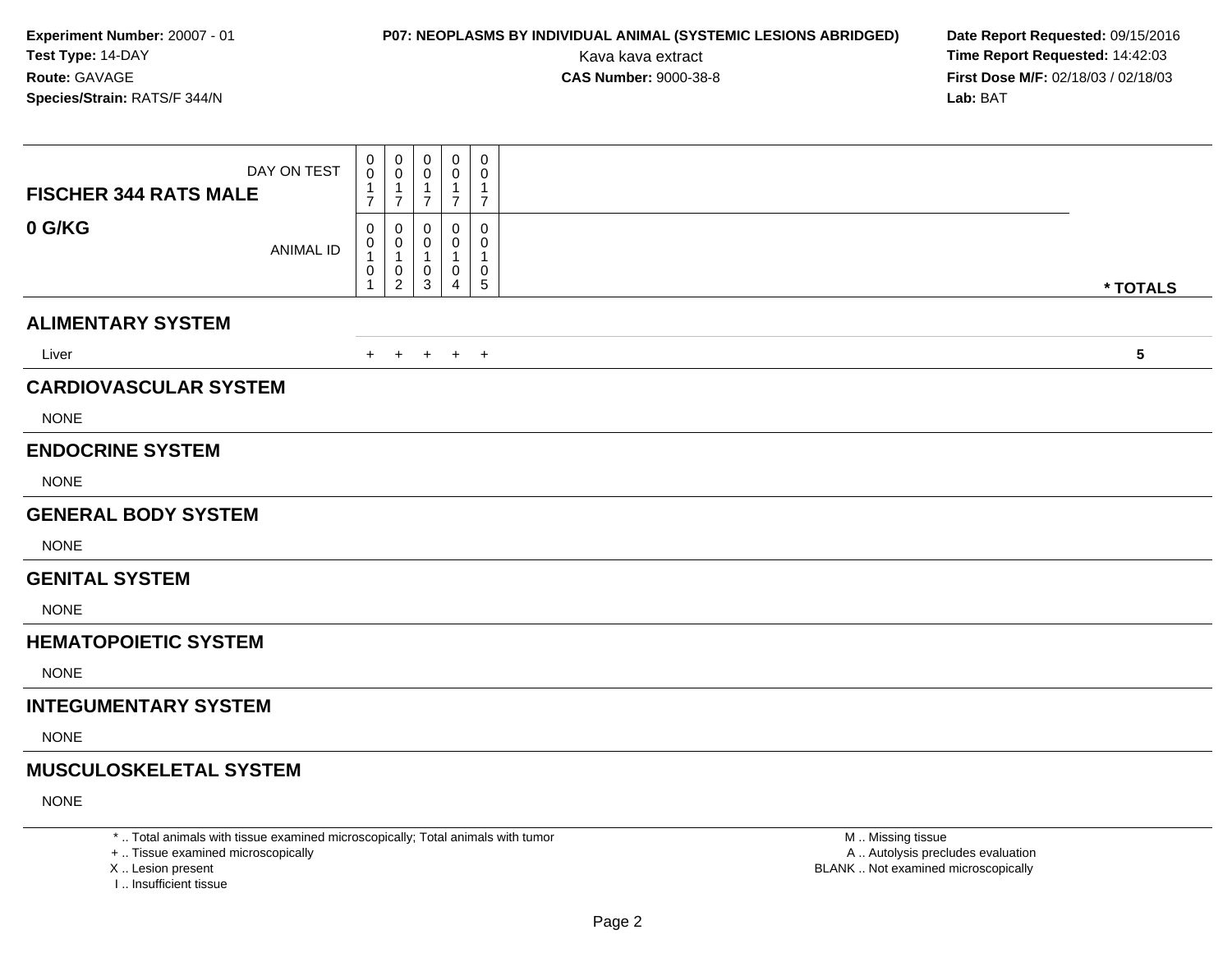Kava kava extract **Time Report Requested:** 14:42:03<br>**CAS Number:** 9000-38-8 **Time Report Requested:** 14:42:03 **First Dose M/F:** 02/18/03 / 02/18/03<br>**Lab:** BAT

| DAY ON TEST<br><b>FISCHER 344 RATS MALE</b> | 0<br>$\boldsymbol{0}$<br>$\overline{ }$ | $_{\rm 0}^{\rm 0}$<br>$\overline{A}$<br>⇁          | 0<br>$\pmb{0}$<br>$\overline{ }$<br>$\overline{ }$ | $\mathbf 0$<br>0<br>$\overline{7}$ | 0<br>0<br>$\overline{ }$ |                 |
|---------------------------------------------|-----------------------------------------|----------------------------------------------------|----------------------------------------------------|------------------------------------|--------------------------|-----------------|
| 0 G/KG<br>ANIMAL ID                         | 0<br>0<br>0                             | 0<br>$\pmb{0}$<br>1<br>$\pmb{0}$<br>$\overline{2}$ | 0<br>0<br>1<br>0<br>3                              | 0<br>0<br>0<br>4                   | 0<br>0<br>$\pmb{0}$<br>5 | * TOTALS        |
| <b>NERVOUS SYSTEM</b>                       |                                         |                                                    |                                                    |                                    |                          |                 |
| Brain                                       |                                         |                                                    |                                                    | $+$ + + + +                        |                          | 5               |
| <b>RESPIRATORY SYSTEM</b>                   |                                         |                                                    |                                                    |                                    |                          |                 |
| Lung                                        |                                         |                                                    |                                                    | + + + + +                          |                          | 5               |
| <b>SPECIAL SENSES SYSTEM</b>                |                                         |                                                    |                                                    |                                    |                          |                 |
| <b>NONE</b>                                 |                                         |                                                    |                                                    |                                    |                          |                 |
| <b>URINARY SYSTEM</b>                       |                                         |                                                    |                                                    |                                    |                          |                 |
| Kidney                                      |                                         |                                                    |                                                    | $+$ + + + +                        |                          | 5               |
| <b>SYSTEMIC LESIONS</b>                     |                                         |                                                    |                                                    |                                    |                          |                 |
| Multiple Organ                              | ÷.                                      |                                                    | $\div$                                             | $+$                                | $+$                      | $5\phantom{.0}$ |

\* .. Total animals with tissue examined microscopically; Total animals with tumor

+ .. Tissue examined microscopically

X .. Lesion present

I .. Insufficient tissue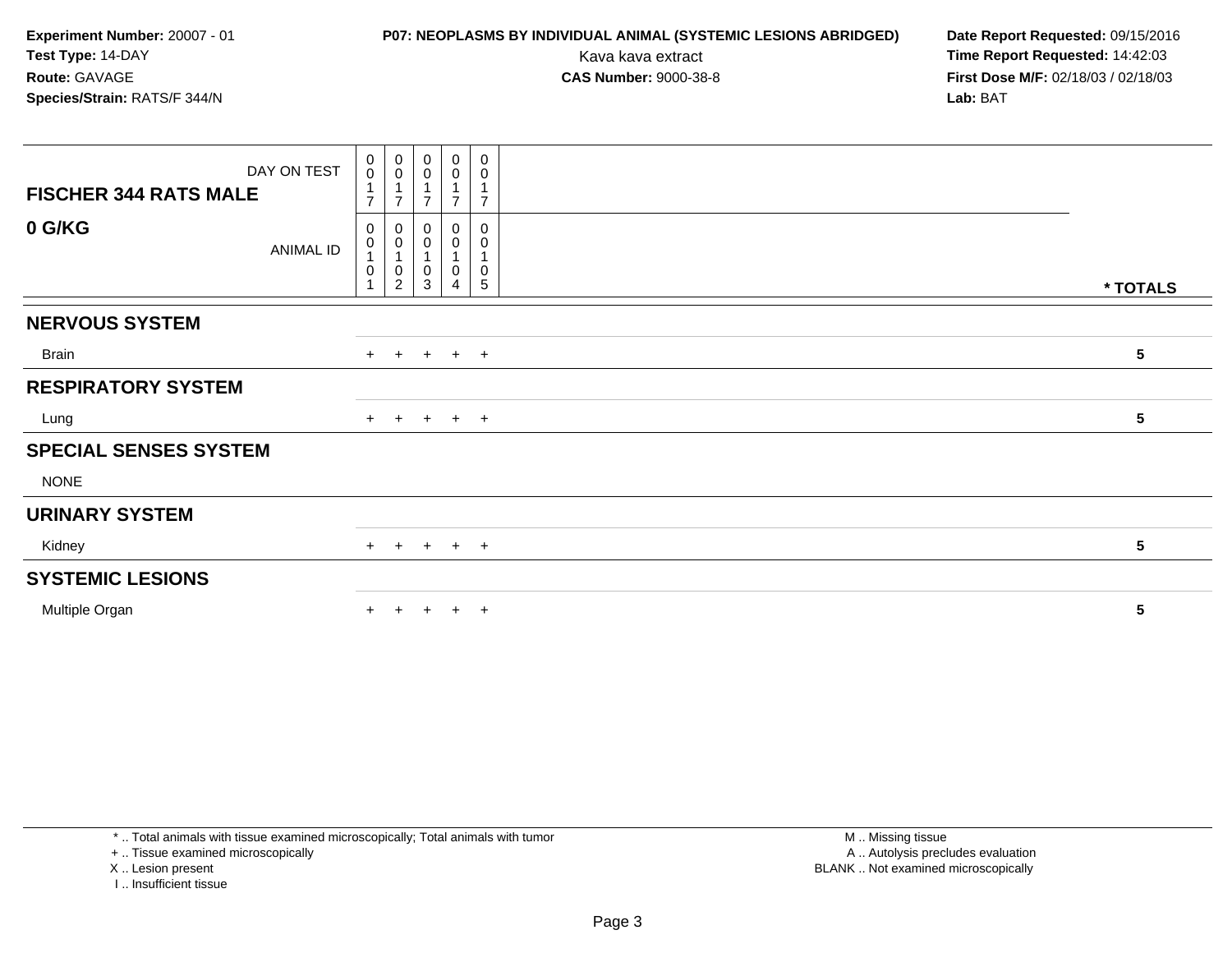| Experiment Number: 20007 - 01<br>Test Type: 14-DAY<br>Route: GAVAGE<br>Species/Strain: RATS/F 344/N | P07: NEOPLASMS BY INDIVIDUAL ANIMAL (SYSTEMIC LESIONS ABRIDGED)<br>Kava kava extract<br><b>CAS Number: 9000-38-8</b> | Date Report Requested: 09/15/2016<br>Time Report Requested: 14:42:03<br>First Dose M/F: 02/18/03 / 02/18/03<br>Lab: BAT |
|-----------------------------------------------------------------------------------------------------|----------------------------------------------------------------------------------------------------------------------|-------------------------------------------------------------------------------------------------------------------------|
| DAY ON TEST<br><b>FISCHER 344 RATS MALE</b><br>0.125 G/KG<br><b>ANIMAL ID</b>                       |                                                                                                                      | * TOTALS                                                                                                                |
| <b>ALIMENTARY SYSTEM</b>                                                                            |                                                                                                                      |                                                                                                                         |
| <b>NONE</b>                                                                                         |                                                                                                                      |                                                                                                                         |
| <b>CARDIOVASCULAR SYSTEM</b>                                                                        |                                                                                                                      |                                                                                                                         |
| <b>NONE</b>                                                                                         |                                                                                                                      |                                                                                                                         |
| <b>ENDOCRINE SYSTEM</b>                                                                             |                                                                                                                      |                                                                                                                         |
| <b>NONE</b>                                                                                         |                                                                                                                      |                                                                                                                         |
| <b>GENERAL BODY SYSTEM</b>                                                                          |                                                                                                                      |                                                                                                                         |
| <b>NONE</b>                                                                                         |                                                                                                                      |                                                                                                                         |
| <b>GENITAL SYSTEM</b>                                                                               |                                                                                                                      |                                                                                                                         |
| <b>NONE</b>                                                                                         |                                                                                                                      |                                                                                                                         |
| <b>HEMATOPOIETIC SYSTEM</b>                                                                         |                                                                                                                      |                                                                                                                         |
| <b>NONE</b>                                                                                         |                                                                                                                      |                                                                                                                         |
| <b>INTEGUMENTARY SYSTEM</b>                                                                         |                                                                                                                      |                                                                                                                         |
| <b>NONE</b>                                                                                         |                                                                                                                      |                                                                                                                         |
| <b>MUSCULOSKELETAL SYSTEM</b>                                                                       |                                                                                                                      |                                                                                                                         |
| <b>NONE</b>                                                                                         |                                                                                                                      |                                                                                                                         |

\* .. Total animals with tissue examined microscopically; Total animals with tumor

+ .. Tissue examined microscopically<br>X .. Lesion present

I .. Insufficient tissue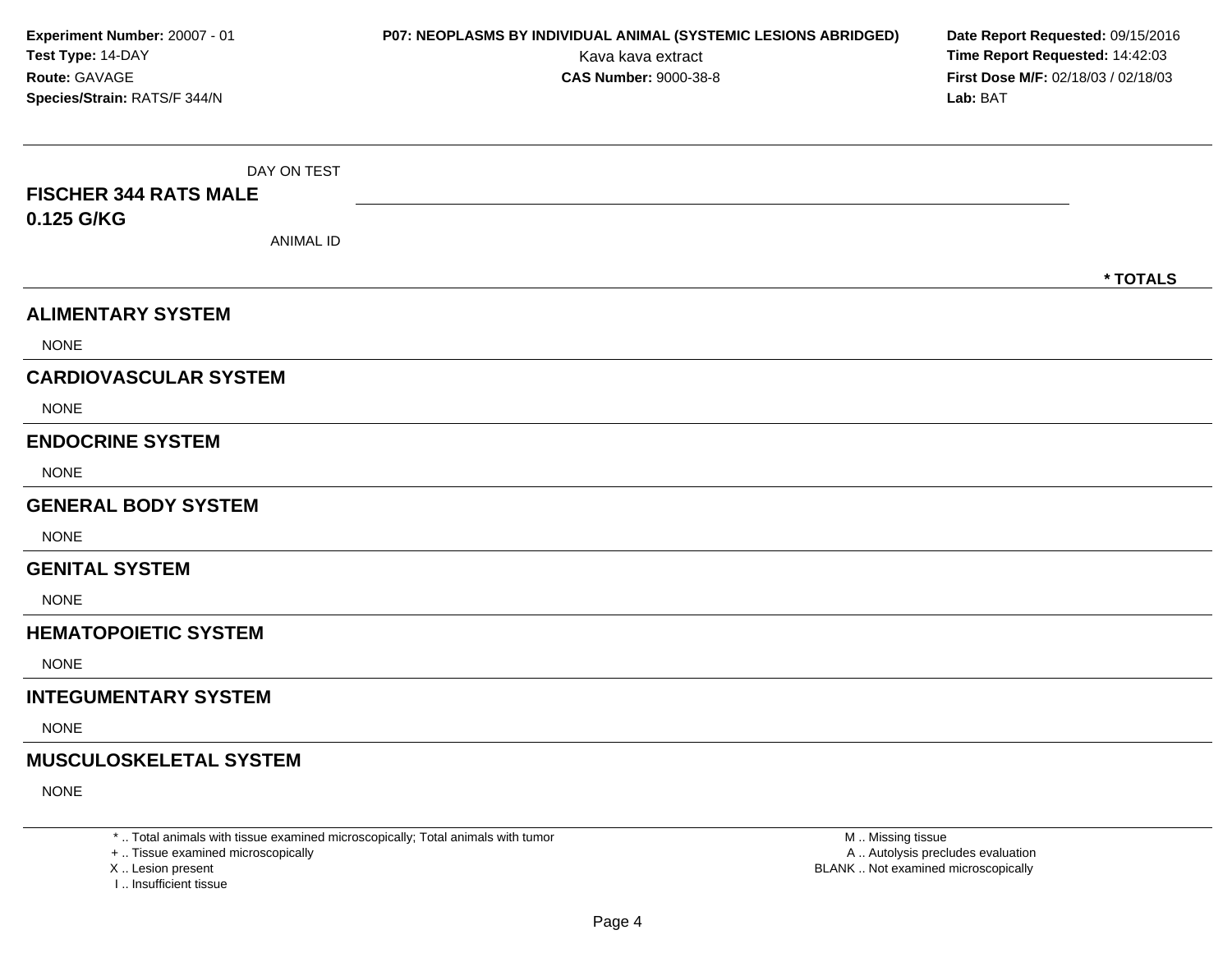| Experiment Number: 20007 - 01<br>Test Type: 14-DAY |                  | P07: NEOPLASMS BY INDIVIDUAL ANIMAL (SYSTEMIC LESIONS ABRIDGED)<br>Kava kava extract | Date Report Requested: 09/15/2016<br>Time Report Requested: 14:42:03 |          |  |
|----------------------------------------------------|------------------|--------------------------------------------------------------------------------------|----------------------------------------------------------------------|----------|--|
| Route: GAVAGE<br>Species/Strain: RATS/F 344/N      |                  | <b>CAS Number: 9000-38-8</b>                                                         | First Dose M/F: 02/18/03 / 02/18/03<br>Lab: BAT                      |          |  |
|                                                    |                  |                                                                                      |                                                                      |          |  |
|                                                    | DAY ON TEST      |                                                                                      |                                                                      |          |  |
| <b>FISCHER 344 RATS MALE</b>                       |                  |                                                                                      |                                                                      |          |  |
| 0.125 G/KG                                         |                  |                                                                                      |                                                                      |          |  |
|                                                    | <b>ANIMAL ID</b> |                                                                                      |                                                                      |          |  |
|                                                    |                  |                                                                                      |                                                                      | * TOTALS |  |
| <b>NERVOUS SYSTEM</b>                              |                  |                                                                                      |                                                                      |          |  |
| <b>NONE</b>                                        |                  |                                                                                      |                                                                      |          |  |
| <b>RESPIRATORY SYSTEM</b>                          |                  |                                                                                      |                                                                      |          |  |
| <b>NONE</b>                                        |                  |                                                                                      |                                                                      |          |  |
| <b>SPECIAL SENSES SYSTEM</b>                       |                  |                                                                                      |                                                                      |          |  |
| <b>NONE</b>                                        |                  |                                                                                      |                                                                      |          |  |
| <b>URINARY SYSTEM</b>                              |                  |                                                                                      |                                                                      |          |  |
| <b>NONE</b>                                        |                  |                                                                                      |                                                                      |          |  |
| <b>SYSTEMIC LESIONS</b>                            |                  |                                                                                      |                                                                      |          |  |

Multiple Organ**<sup>0</sup>**

\* .. Total animals with tissue examined microscopically; Total animals with tumor

+ .. Tissue examined microscopically

X .. Lesion present

I .. Insufficient tissue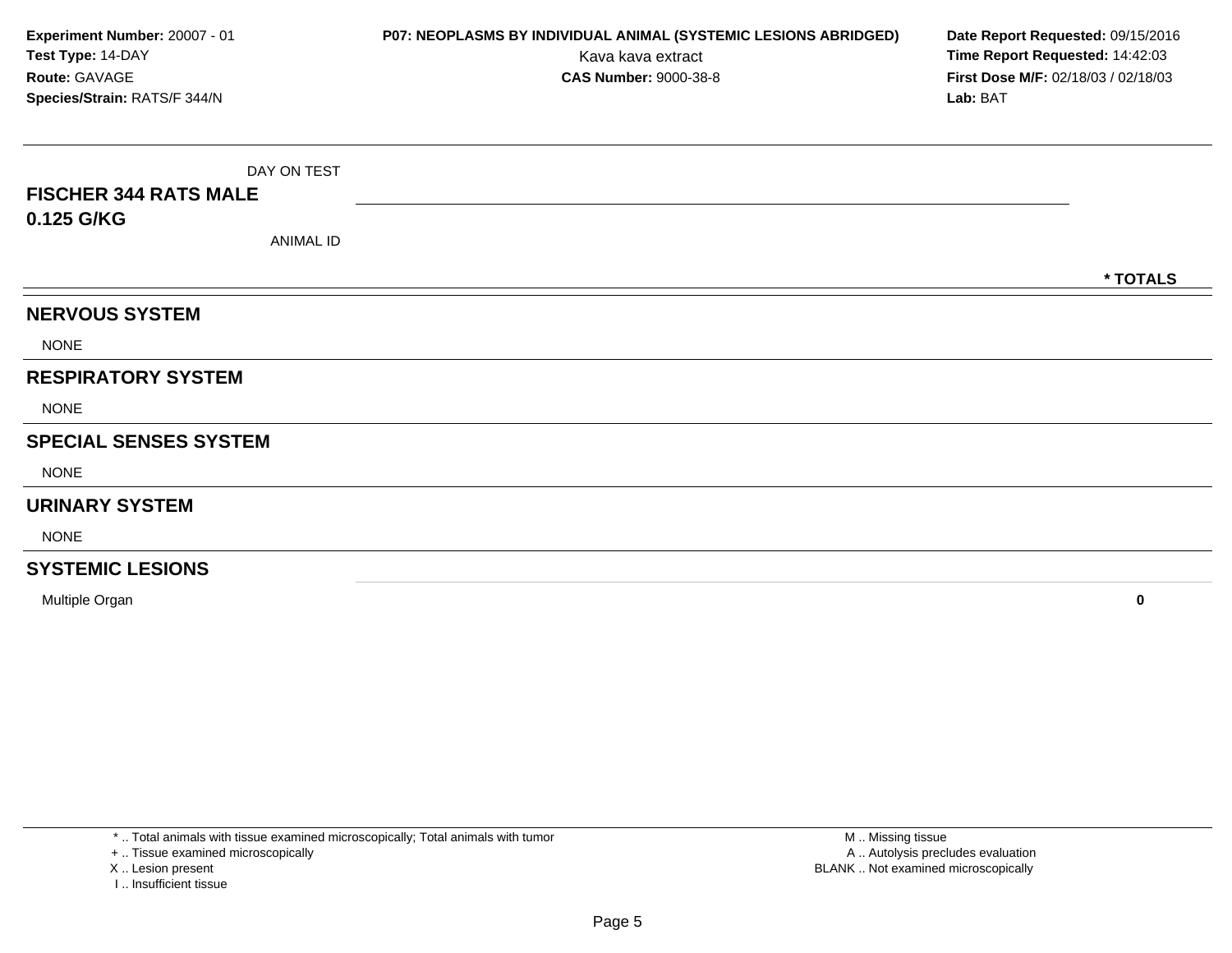| Experiment Number: 20007 - 01<br>Test Type: 14-DAY<br>Route: GAVAGE<br>Species/Strain: RATS/F 344/N | P07: NEOPLASMS BY INDIVIDUAL ANIMAL (SYSTEMIC LESIONS ABRIDGED)<br>Kava kava extract<br><b>CAS Number: 9000-38-8</b> | Date Report Requested: 09/15/2016<br>Time Report Requested: 14:42:03<br>First Dose M/F: 02/18/03 / 02/18/03<br>Lab: BAT |
|-----------------------------------------------------------------------------------------------------|----------------------------------------------------------------------------------------------------------------------|-------------------------------------------------------------------------------------------------------------------------|
| DAY ON TEST<br><b>FISCHER 344 RATS MALE</b><br>0.25 G/KG<br><b>ANIMAL ID</b>                        |                                                                                                                      |                                                                                                                         |
| <b>ALIMENTARY SYSTEM</b>                                                                            |                                                                                                                      | * TOTALS                                                                                                                |
| <b>NONE</b>                                                                                         |                                                                                                                      |                                                                                                                         |
| <b>CARDIOVASCULAR SYSTEM</b>                                                                        |                                                                                                                      |                                                                                                                         |
| <b>NONE</b>                                                                                         |                                                                                                                      |                                                                                                                         |
| <b>ENDOCRINE SYSTEM</b>                                                                             |                                                                                                                      |                                                                                                                         |
| <b>NONE</b>                                                                                         |                                                                                                                      |                                                                                                                         |
| <b>GENERAL BODY SYSTEM</b>                                                                          |                                                                                                                      |                                                                                                                         |
| <b>NONE</b>                                                                                         |                                                                                                                      |                                                                                                                         |
| <b>GENITAL SYSTEM</b>                                                                               |                                                                                                                      |                                                                                                                         |
| <b>NONE</b>                                                                                         |                                                                                                                      |                                                                                                                         |
| <b>HEMATOPOIETIC SYSTEM</b>                                                                         |                                                                                                                      |                                                                                                                         |
| <b>NONE</b>                                                                                         |                                                                                                                      |                                                                                                                         |
| <b>INTEGUMENTARY SYSTEM</b>                                                                         |                                                                                                                      |                                                                                                                         |
| <b>NONE</b>                                                                                         |                                                                                                                      |                                                                                                                         |
| <b>MUSCULOSKELETAL SYSTEM</b>                                                                       |                                                                                                                      |                                                                                                                         |
| <b>NONE</b>                                                                                         |                                                                                                                      |                                                                                                                         |

\* .. Total animals with tissue examined microscopically; Total animals with tumor

+ .. Tissue examined microscopically<br>X .. Lesion present

I .. Insufficient tissue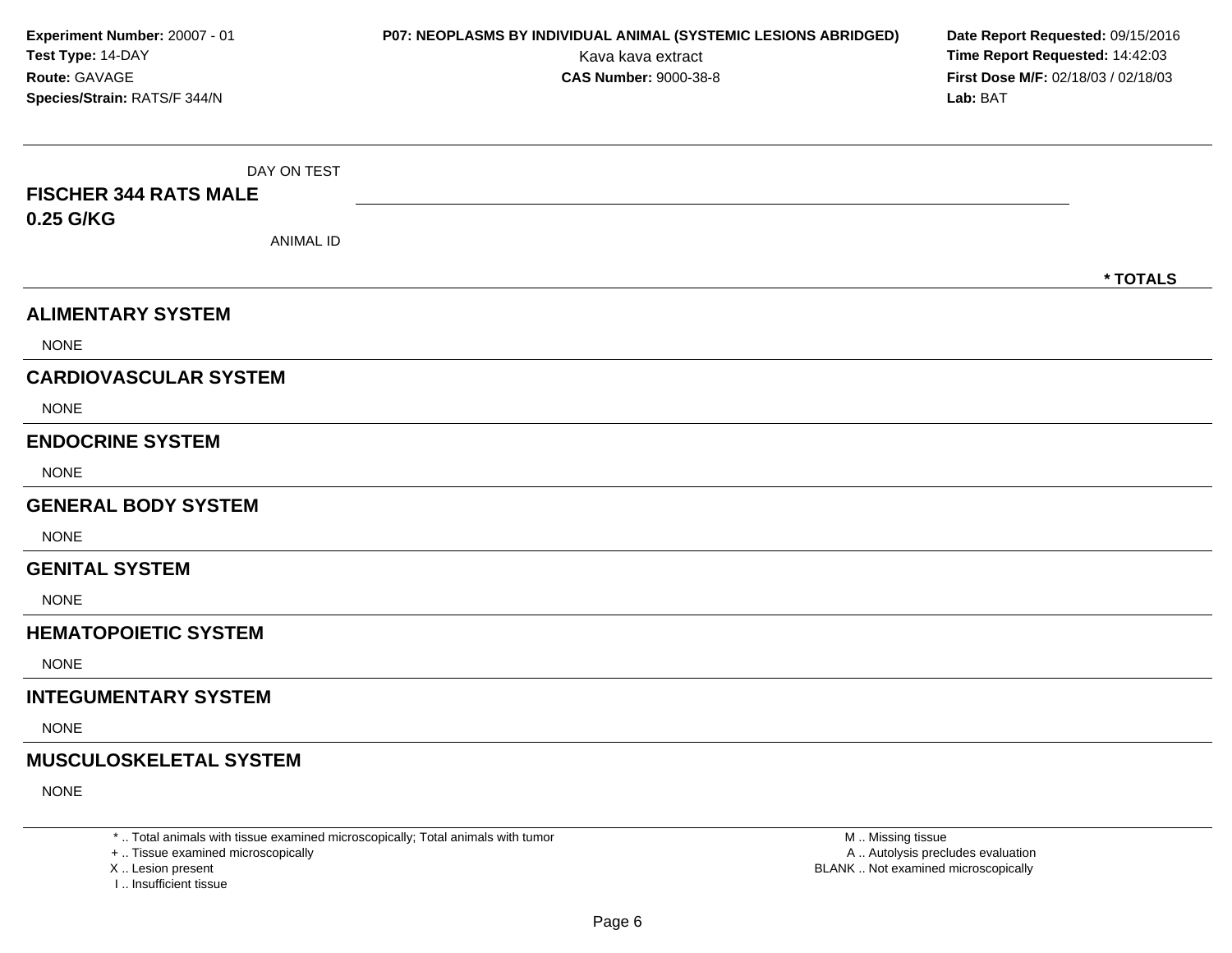| Experiment Number: 20007 - 01      |                  | P07: NEOPLASMS BY INDIVIDUAL ANIMAL (SYSTEMIC LESIONS ABRIDGED) | Date Report Requested: 09/15/2016                                      |
|------------------------------------|------------------|-----------------------------------------------------------------|------------------------------------------------------------------------|
| Test Type: 14-DAY<br>Route: GAVAGE |                  | Kava kava extract<br><b>CAS Number: 9000-38-8</b>               | Time Report Requested: 14:42:03<br>First Dose M/F: 02/18/03 / 02/18/03 |
| Species/Strain: RATS/F 344/N       |                  |                                                                 | Lab: BAT                                                               |
|                                    |                  |                                                                 |                                                                        |
|                                    | DAY ON TEST      |                                                                 |                                                                        |
| <b>FISCHER 344 RATS MALE</b>       |                  |                                                                 |                                                                        |
| 0.25 G/KG                          |                  |                                                                 |                                                                        |
|                                    | <b>ANIMAL ID</b> |                                                                 |                                                                        |
|                                    |                  |                                                                 | * TOTALS                                                               |
| <b>NERVOUS SYSTEM</b>              |                  |                                                                 |                                                                        |
| <b>NONE</b>                        |                  |                                                                 |                                                                        |
| <b>RESPIRATORY SYSTEM</b>          |                  |                                                                 |                                                                        |
| <b>NONE</b>                        |                  |                                                                 |                                                                        |
| <b>SPECIAL SENSES SYSTEM</b>       |                  |                                                                 |                                                                        |
| <b>NONE</b>                        |                  |                                                                 |                                                                        |
| <b>URINARY SYSTEM</b>              |                  |                                                                 |                                                                        |
| <b>NONE</b>                        |                  |                                                                 |                                                                        |
| <b>SYSTEMIC LESIONS</b>            |                  |                                                                 |                                                                        |

Multiple Organ**<sup>0</sup>**

\* .. Total animals with tissue examined microscopically; Total animals with tumor

+ .. Tissue examined microscopically

X .. Lesion present

I .. Insufficient tissue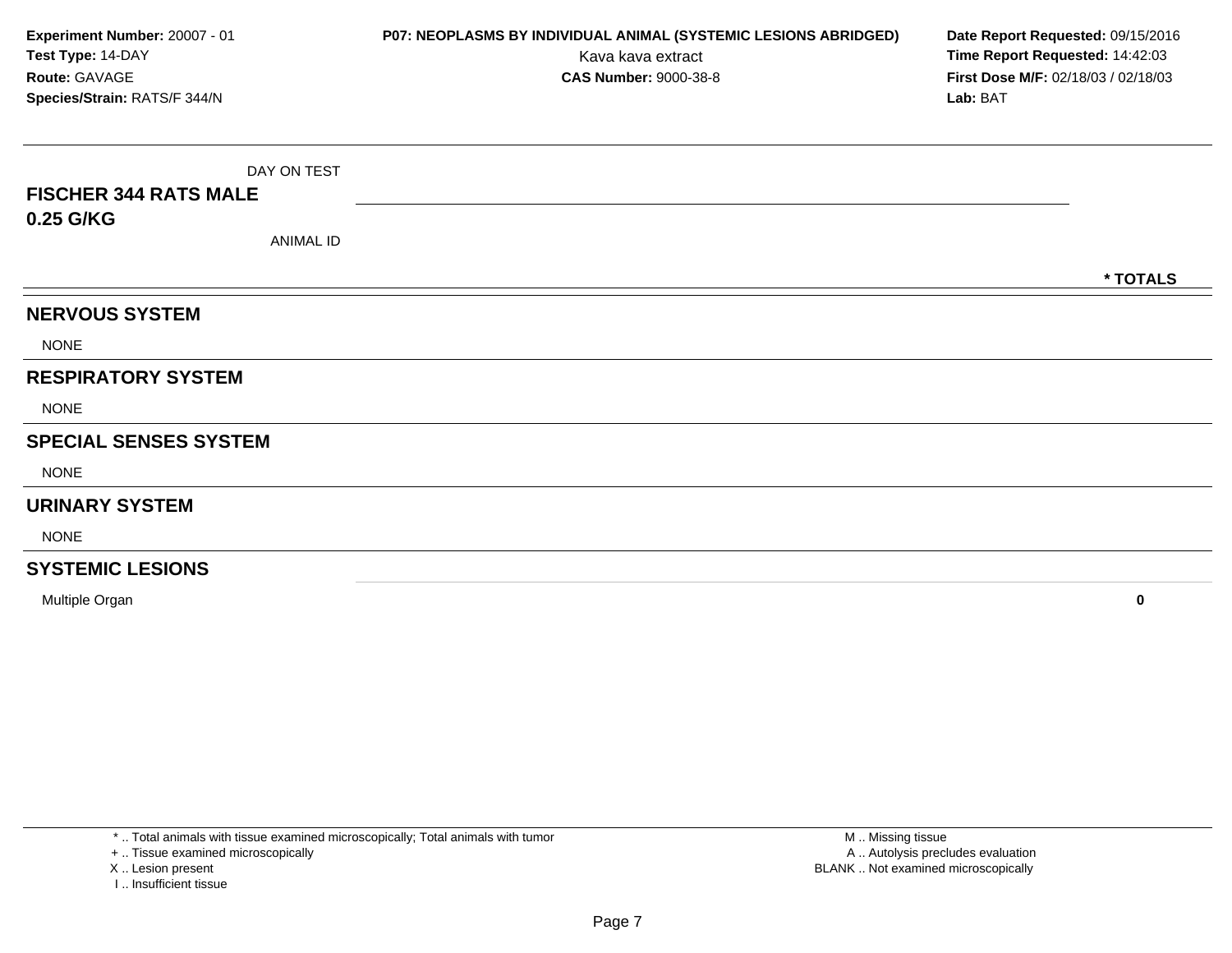# **P07: NEOPLASMS BY INDIVIDUAL ANIMAL (SYSTEMIC LESIONS ABRIDGED) Date Report Requested:** 09/15/2016

Kava kava extract **Time Report Requested:** 14:42:03<br>**CAS Number:** 9000-38-8 **Time Report Requested:** 14:42:03 **First Dose M/F:** 02/18/03 / 02/18/03<br>**Lab:** BAT **Lab:** BAT

| DAY ON TEST<br><b>FISCHER 344 RATS MALE</b> | U           | U<br>U                       | $\mathbf 0$ | 0<br>0      | 0 |          |
|---------------------------------------------|-------------|------------------------------|-------------|-------------|---|----------|
| 0.5 G/KG<br>ANIMAL ID                       | U<br>U<br>U | U<br>U<br>v<br>ີ<br><u>_</u> | 0<br>ు      | 0<br>0<br>0 | 5 | * TOTALS |

#### **ALIMENTARY SYSTEM**

NONE

### **CARDIOVASCULAR SYSTEM**

NONE

#### **ENDOCRINE SYSTEM**

NONE

#### **GENERAL BODY SYSTEM**

**NONE** 

#### **GENITAL SYSTEM**

NONE

### **HEMATOPOIETIC SYSTEM**

NONE

### **INTEGUMENTARY SYSTEM**

NONE

### **MUSCULOSKELETAL SYSTEM**

NONE

\* .. Total animals with tissue examined microscopically; Total animals with tumor

+ .. Tissue examined microscopically

- X .. Lesion present
- I .. Insufficient tissue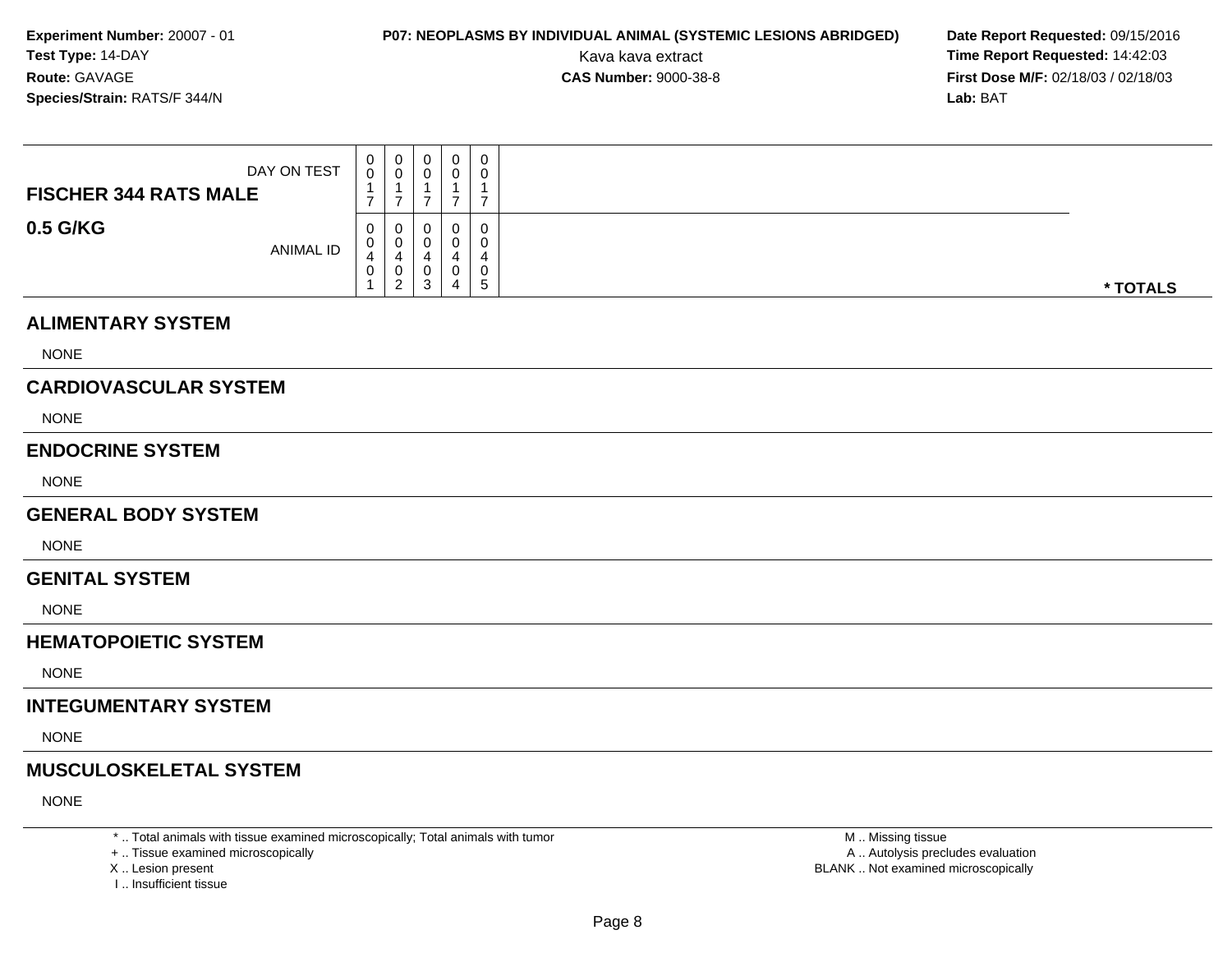# **P07: NEOPLASMS BY INDIVIDUAL ANIMAL (SYSTEMIC LESIONS ABRIDGED) Date Report Requested:** 09/15/2016

Kava kava extract **Time Report Requested:** 14:42:03<br>**CAS Number:** 9000-38-8 **Time Report Requested:** 14:42:03 **First Dose M/F:** 02/18/03 / 02/18/03<br>**Lab:** BAT **Lab:** BAT

| DAY ON TEST<br><b>FISCHER 344 RATS MALE</b> | 0<br>$\mathsf{O}\xspace$<br>$\overline{7}$ | $\pmb{0}$<br>$\mathbf 0$<br>1<br>$\overline{7}$ | $\boldsymbol{0}$<br>$\pmb{0}$<br>$\overline{7}$ | $\pmb{0}$<br>$\pmb{0}$<br>$\overline{7}$ | $\mathbf 0$<br>0<br>$\overline{7}$ |          |
|---------------------------------------------|--------------------------------------------|-------------------------------------------------|-------------------------------------------------|------------------------------------------|------------------------------------|----------|
| 0.5 G/KG<br>ANIMAL ID                       | 0<br>0<br>$\overline{\mathbf{4}}$<br>0     | 0<br>0<br>4<br>0<br>$\overline{c}$              | 0<br>0<br>4<br>0<br>3                           | 0<br>0<br>4<br>0<br>4                    | 0<br>0<br>4<br>0<br>5              | * TOTALS |
| <b>NERVOUS SYSTEM</b>                       |                                            |                                                 |                                                 |                                          |                                    |          |
| <b>NONE</b>                                 |                                            |                                                 |                                                 |                                          |                                    |          |
| <b>RESPIRATORY SYSTEM</b>                   |                                            |                                                 |                                                 |                                          |                                    |          |
| Lung                                        |                                            |                                                 |                                                 | $+$                                      |                                    | 1        |
| <b>SPECIAL SENSES SYSTEM</b>                |                                            |                                                 |                                                 |                                          |                                    |          |
| <b>NONE</b>                                 |                                            |                                                 |                                                 |                                          |                                    |          |
| <b>URINARY SYSTEM</b>                       |                                            |                                                 |                                                 |                                          |                                    |          |
| <b>NONE</b>                                 |                                            |                                                 |                                                 |                                          |                                    |          |
| <b>SYSTEMIC LESIONS</b>                     |                                            |                                                 |                                                 |                                          |                                    |          |
| Multiple Organ                              |                                            |                                                 |                                                 | $\ddot{}$                                |                                    | 1        |

\* .. Total animals with tissue examined microscopically; Total animals with tumor

+ .. Tissue examined microscopically

X .. Lesion present

I .. Insufficient tissue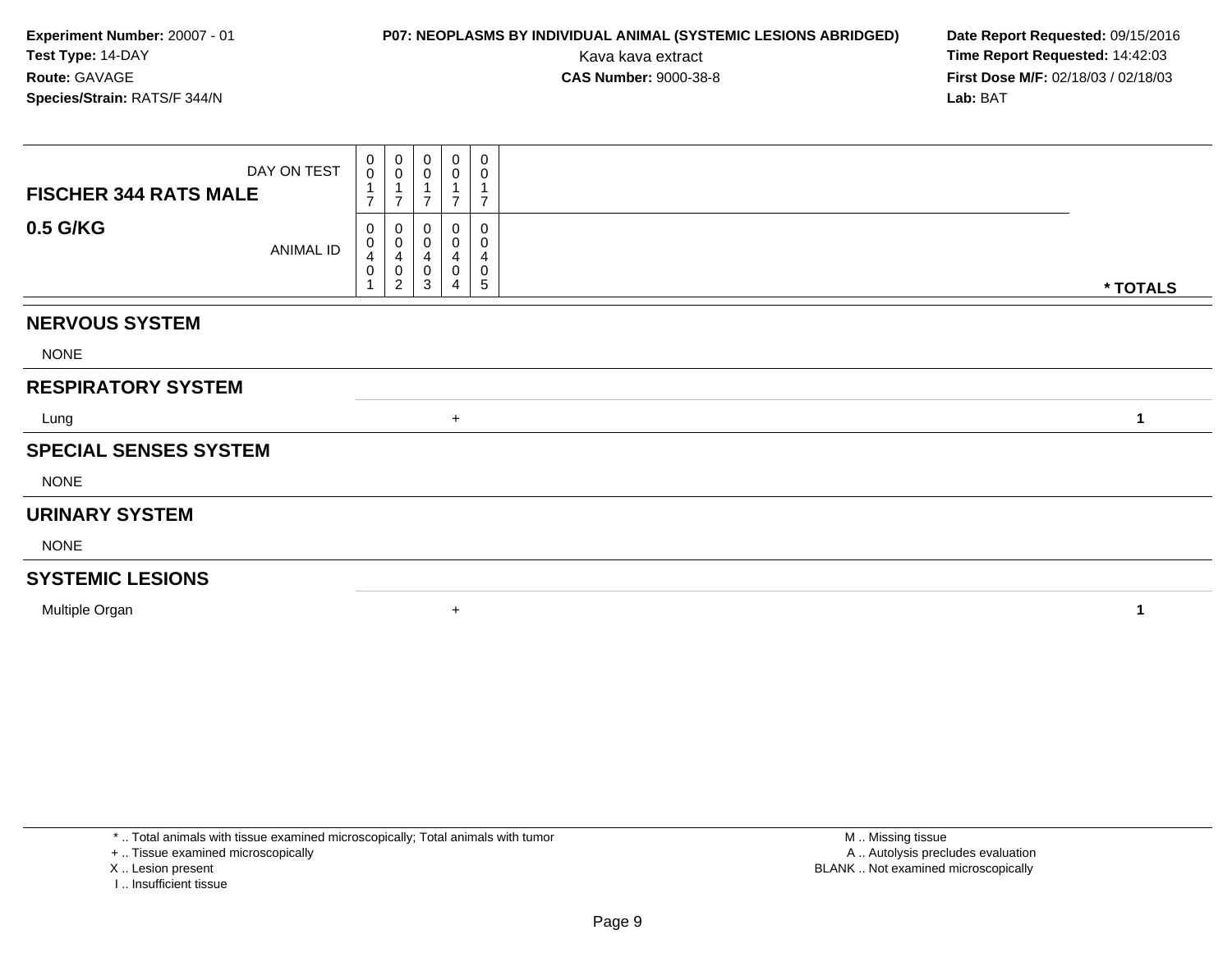# **P07: NEOPLASMS BY INDIVIDUAL ANIMAL (SYSTEMIC LESIONS ABRIDGED) Date Report Requested:** 09/15/2016

Kava kava extract **Time Report Requested:** 14:42:03<br>**CAS Number:** 9000-38-8 **Time Report Requested:** 14:42:03 **First Dose M/F:** 02/18/03 / 02/18/03<br>**Lab:** BAT **Lab:** BAT

| DAY ON TEST<br><b>FISCHER 344 RATS MALE</b> | 0<br>0<br>$\mathbf{1}$<br>$\overline{7}$ | $\boldsymbol{0}$<br>0<br>1<br>$\overline{7}$ | $\mathbf 0$<br>0<br>7 | $\mathbf 0$<br>0<br>$\mathbf{1}$<br>$\overline{7}$ | $\mathbf 0$<br>0<br>1<br>$\overline{7}$ |           |
|---------------------------------------------|------------------------------------------|----------------------------------------------|-----------------------|----------------------------------------------------|-----------------------------------------|-----------|
| <b>1.0 G/KG</b><br><b>ANIMAL ID</b>         | 0<br>$\pmb{0}$<br>5<br>0<br>1            | 0<br>0<br>5<br>0<br>$\overline{2}$           | 0<br>0<br>5<br>0<br>3 | 0<br>0<br>$\sqrt{5}$<br>0<br>4                     | 0<br>0<br>$\sqrt{5}$<br>0<br>5          | * TOTALS  |
| <b>ALIMENTARY SYSTEM</b>                    |                                          |                                              |                       |                                                    |                                         |           |
| Liver                                       | $+$                                      | $+$                                          | $+$                   | $+$ $+$                                            |                                         | ${\bf 5}$ |
| <b>CARDIOVASCULAR SYSTEM</b>                |                                          |                                              |                       |                                                    |                                         |           |
| <b>NONE</b>                                 |                                          |                                              |                       |                                                    |                                         |           |
| <b>ENDOCRINE SYSTEM</b>                     |                                          |                                              |                       |                                                    |                                         |           |
| <b>NONE</b>                                 |                                          |                                              |                       |                                                    |                                         |           |
| <b>GENERAL BODY SYSTEM</b>                  |                                          |                                              |                       |                                                    |                                         |           |
| <b>NONE</b>                                 |                                          |                                              |                       |                                                    |                                         |           |
| <b>GENITAL SYSTEM</b>                       |                                          |                                              |                       |                                                    |                                         |           |
| <b>NONE</b>                                 |                                          |                                              |                       |                                                    |                                         |           |
| <b>HEMATOPOIETIC SYSTEM</b>                 |                                          |                                              |                       |                                                    |                                         |           |
| <b>NONE</b>                                 |                                          |                                              |                       |                                                    |                                         |           |
| <b>INTEGUMENTARY SYSTEM</b>                 |                                          |                                              |                       |                                                    |                                         |           |
| <b>NONE</b>                                 |                                          |                                              |                       |                                                    |                                         |           |
| <b>MUSCULOSKELETAL SYSTEM</b>               |                                          |                                              |                       |                                                    |                                         |           |
| <b>NONE</b>                                 |                                          |                                              |                       |                                                    |                                         |           |
|                                             |                                          |                                              |                       |                                                    |                                         |           |

\* .. Total animals with tissue examined microscopically; Total animals with tumor

+ .. Tissue examined microscopically

X .. Lesion present

I .. Insufficient tissue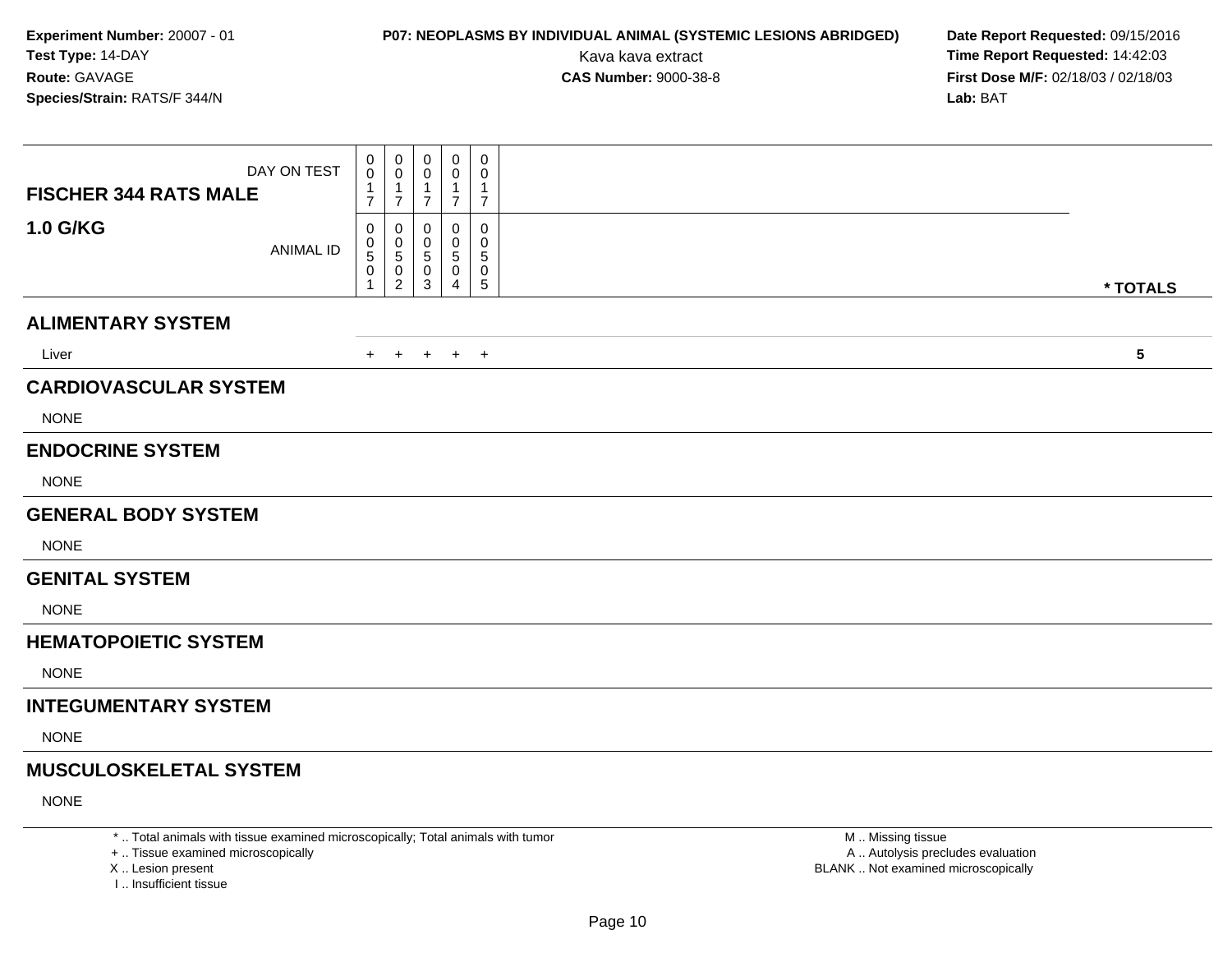# **P07: NEOPLASMS BY INDIVIDUAL ANIMAL (SYSTEMIC LESIONS ABRIDGED) Date Report Requested:** 09/15/2016

Kava kava extract **Time Report Requested:** 14:42:03<br>**CAS Number:** 9000-38-8 **Time Report Requested:** 14:42:03 **First Dose M/F:** 02/18/03 / 02/18/03<br>**Lab:** BAT **Lab:** BAT

| DAY ON TEST<br><b>FISCHER 344 RATS MALE</b> | $\begin{smallmatrix}0\0\0\end{smallmatrix}$<br>1<br>$\overline{ }$ | $\mathbf 0$<br>$\pmb{0}$<br>1<br>$\overline{ }$ | 0<br>$\mathbf 0$<br>⇁ | $\mathbf 0$<br>0<br>$\overline{ }$ | $\boldsymbol{0}$<br>0<br>4<br>⇁ |                 |
|---------------------------------------------|--------------------------------------------------------------------|-------------------------------------------------|-----------------------|------------------------------------|---------------------------------|-----------------|
| <b>1.0 G/KG</b><br>ANIMAL ID                | 0<br>$\pmb{0}$<br>$\,$ 5 $\,$<br>0<br>1                            | 0<br>0<br>5<br>0<br>$\overline{c}$              | 0<br>0<br>5<br>0<br>3 | 0<br>5<br>0<br>4                   | $\mathbf 0$<br>0<br>5<br>0<br>5 | * TOTALS        |
| <b>NERVOUS SYSTEM</b>                       |                                                                    |                                                 |                       |                                    |                                 |                 |
| <b>NONE</b>                                 |                                                                    |                                                 |                       |                                    |                                 |                 |
| <b>RESPIRATORY SYSTEM</b>                   |                                                                    |                                                 |                       |                                    |                                 |                 |
| <b>NONE</b>                                 |                                                                    |                                                 |                       |                                    |                                 |                 |
| <b>SPECIAL SENSES SYSTEM</b>                |                                                                    |                                                 |                       |                                    |                                 |                 |
| <b>NONE</b>                                 |                                                                    |                                                 |                       |                                    |                                 |                 |
| <b>URINARY SYSTEM</b>                       |                                                                    |                                                 |                       |                                    |                                 |                 |
| <b>NONE</b>                                 |                                                                    |                                                 |                       |                                    |                                 |                 |
| <b>SYSTEMIC LESIONS</b>                     |                                                                    |                                                 |                       |                                    |                                 |                 |
| Multiple Organ                              |                                                                    |                                                 |                       | $+$                                | $\overline{1}$                  | $5\phantom{.0}$ |

- X .. Lesion present
- I .. Insufficient tissue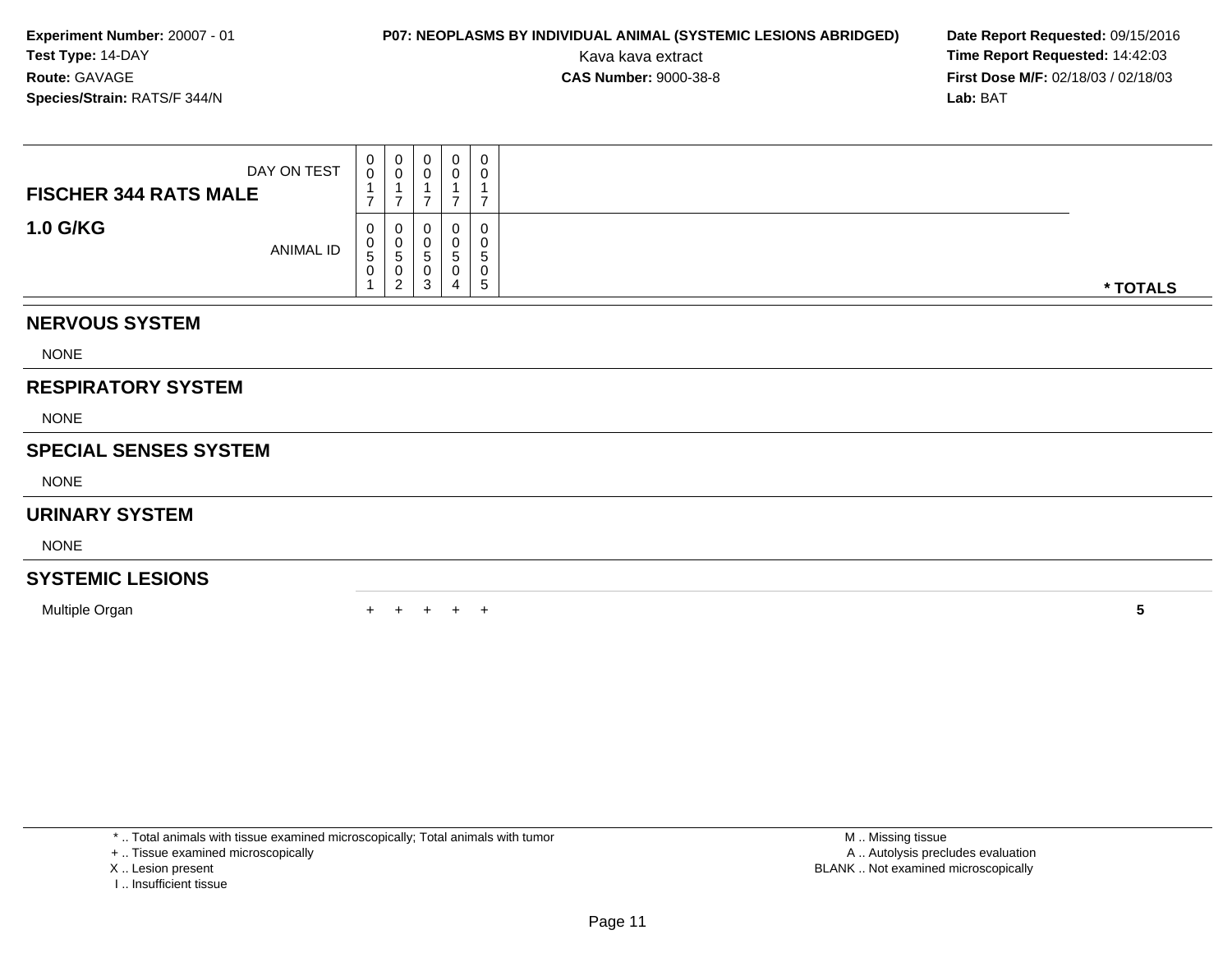# **P07: NEOPLASMS BY INDIVIDUAL ANIMAL (SYSTEMIC LESIONS ABRIDGED) Date Report Requested:** 09/15/2016

Kava kava extract **Time Report Requested:** 14:42:03<br>**CAS Number:** 9000-38-8 **Time Report Requested:** 14:42:03 **First Dose M/F:** 02/18/03 / 02/18/03<br>**Lab:** BAT **Lab:** BAT

| DAY ON TEST<br><b>FISCHER 344 RATS MALE</b> | 0<br>$\mathsf{O}\xspace$<br>$\mathbf{1}$<br>$\overline{7}$ | $\mathbf 0$<br>0<br>1<br>$\overline{7}$ | 0<br>$\overline{7}$   | 0<br>0<br>-1<br>$\overline{7}$  | 0<br>0<br>$\mathbf{1}$<br>$\overline{7}$ |            |
|---------------------------------------------|------------------------------------------------------------|-----------------------------------------|-----------------------|---------------------------------|------------------------------------------|------------|
| <b>2.0 G/KG</b><br><b>ANIMAL ID</b>         | 0<br>0<br>6<br>0<br>1                                      | 0<br>0<br>6<br>0<br>2                   | 0<br>0<br>6<br>0<br>3 | $\mathbf 0$<br>0<br>6<br>0<br>4 | 0<br>$\Omega$<br>6<br>0<br>$\sqrt{5}$    | * TOTALS   |
| <b>ALIMENTARY SYSTEM</b>                    |                                                            |                                         |                       |                                 |                                          |            |
| Liver                                       | $+$                                                        | $+$                                     | $+$                   | $+$ $+$                         |                                          | $\sqrt{5}$ |
| <b>CARDIOVASCULAR SYSTEM</b>                |                                                            |                                         |                       |                                 |                                          |            |
| <b>NONE</b>                                 |                                                            |                                         |                       |                                 |                                          |            |
| <b>ENDOCRINE SYSTEM</b>                     |                                                            |                                         |                       |                                 |                                          |            |
| <b>NONE</b>                                 |                                                            |                                         |                       |                                 |                                          |            |
| <b>GENERAL BODY SYSTEM</b>                  |                                                            |                                         |                       |                                 |                                          |            |
| <b>NONE</b>                                 |                                                            |                                         |                       |                                 |                                          |            |
| <b>GENITAL SYSTEM</b>                       |                                                            |                                         |                       |                                 |                                          |            |
| <b>NONE</b>                                 |                                                            |                                         |                       |                                 |                                          |            |
| <b>HEMATOPOIETIC SYSTEM</b>                 |                                                            |                                         |                       |                                 |                                          |            |
| <b>NONE</b>                                 |                                                            |                                         |                       |                                 |                                          |            |
| <b>INTEGUMENTARY SYSTEM</b>                 |                                                            |                                         |                       |                                 |                                          |            |
| <b>NONE</b>                                 |                                                            |                                         |                       |                                 |                                          |            |
| <b>MUSCULOSKELETAL SYSTEM</b>               |                                                            |                                         |                       |                                 |                                          |            |
| <b>NONE</b>                                 |                                                            |                                         |                       |                                 |                                          |            |
|                                             |                                                            |                                         |                       |                                 |                                          |            |

\* .. Total animals with tissue examined microscopically; Total animals with tumor

+ .. Tissue examined microscopically

X .. Lesion present

I .. Insufficient tissue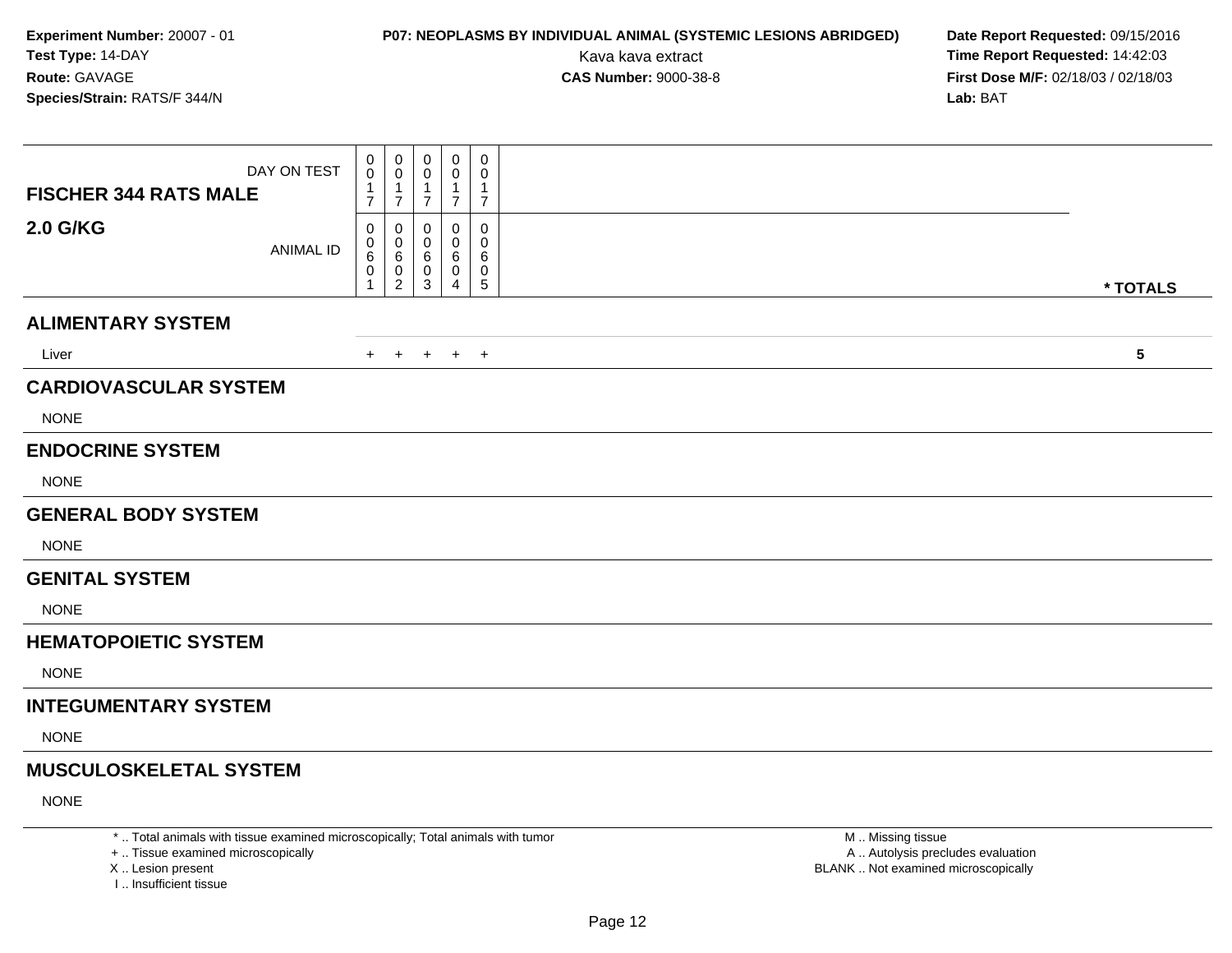DAY ON TEST**FISCHER 344 RATS MALE**0 0 1 70 0 1 70 0 1 70 0 1 70 0 1 7**2.0 G/KG**ANIMAL ID0 0 6 0 10 0 6 0 20 0 6 0 30 0 6 0 4 $\Omega$  0 6 0 5 **\* TOTALSNERVOUS SYSTEM**Brainn  $+$  <sup>+</sup> <sup>+</sup> <sup>+</sup> <sup>+</sup> **<sup>5</sup> RESPIRATORY SYSTEM**Lung $9 +$  <sup>+</sup> <sup>+</sup> <sup>+</sup> <sup>+</sup> **<sup>5</sup> SPECIAL SENSES SYSTEM**NONE**URINARY SYSTEM**Kidney $\mathsf y$  <sup>+</sup> <sup>+</sup> <sup>+</sup> <sup>+</sup> **<sup>5</sup> SYSTEMIC LESIONS**Multiple Organn  $+$  <sup>+</sup> <sup>+</sup> <sup>+</sup> <sup>+</sup> **<sup>5</sup> Experiment Number:** 20007 - 01 **P07: NEOPLASMS BY INDIVIDUAL ANIMAL (SYSTEMIC LESIONS ABRIDGED) Date Report Requested:** 09/15/2016 **Test Type:** 14-DAYKava kava extract **Time Report Requested:** 14:42:03<br>**CAS Number:** 9000-38-8 **Time Report Requested:** 14:42:03 **Route:** GAVAGE**First Dose M/F:** 02/18/03 / 02/18/03<br>**Lab:** BAT **Species/Strain:** RATS/F 344/N**Lab:** BAT

\*\*\* END OF MALE DATA \*\*\*

\* .. Total animals with tissue examined microscopically; Total animals with tumor

+ .. Tissue examined microscopically

X .. Lesion present

I .. Insufficient tissue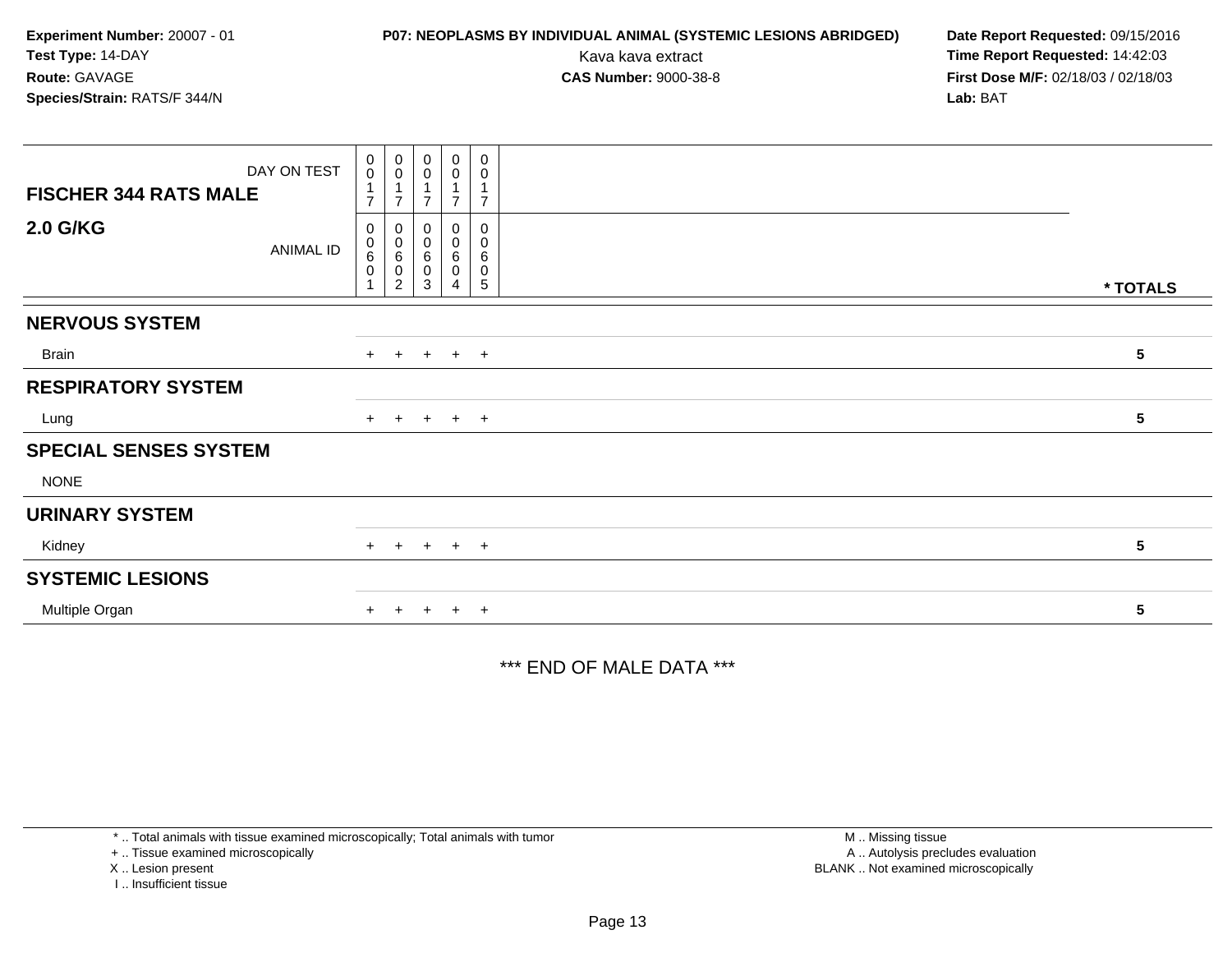# **P07: NEOPLASMS BY INDIVIDUAL ANIMAL (SYSTEMIC LESIONS ABRIDGED) Date Report Requested:** 09/15/2016

Kava kava extract **Time Report Requested:** 14:42:03<br>**CAS Number:** 9000-38-8 **Time Report Requested:** 14:42:03 **First Dose M/F:** 02/18/03 / 02/18/03<br>**Lab:** BAT **Lab:** BAT

| DAY ON TEST<br><b>FISCHER 344 RATS FEMALE</b> | 0<br>0<br>$\mathbf 1$<br>$\overline{7}$ | 0<br>0<br>1<br>$\overline{7}$             | 0<br>0<br>-1<br>$\overline{7}$ | $\pmb{0}$<br>0<br>$\overline{7}$ | $\mathbf 0$<br>0<br>-1<br>$\overline{7}$            |            |
|-----------------------------------------------|-----------------------------------------|-------------------------------------------|--------------------------------|----------------------------------|-----------------------------------------------------|------------|
| 0 G/KG<br><b>ANIMAL ID</b>                    | 0<br>0<br>$\mathbf 1$<br>5              | $\Omega$<br>0<br>1<br>5<br>$\overline{c}$ | 0<br>5<br>3                    | 0<br>0<br>$\,$ 5 $\,$<br>4       | 0<br>$\mathbf 0$<br>-1<br>$\sqrt{5}$<br>$\,$ 5 $\,$ | * TOTALS   |
| <b>ALIMENTARY SYSTEM</b>                      |                                         |                                           |                                |                                  |                                                     |            |
| Liver                                         | $+$                                     | $+$                                       | $^{+}$                         | $+$                              | $+$                                                 | $\sqrt{5}$ |
| <b>CARDIOVASCULAR SYSTEM</b>                  |                                         |                                           |                                |                                  |                                                     |            |
| <b>NONE</b>                                   |                                         |                                           |                                |                                  |                                                     |            |
| <b>ENDOCRINE SYSTEM</b>                       |                                         |                                           |                                |                                  |                                                     |            |
| <b>NONE</b>                                   |                                         |                                           |                                |                                  |                                                     |            |
| <b>GENERAL BODY SYSTEM</b>                    |                                         |                                           |                                |                                  |                                                     |            |
| <b>NONE</b>                                   |                                         |                                           |                                |                                  |                                                     |            |
| <b>GENITAL SYSTEM</b>                         |                                         |                                           |                                |                                  |                                                     |            |
| <b>NONE</b>                                   |                                         |                                           |                                |                                  |                                                     |            |
| <b>HEMATOPOIETIC SYSTEM</b>                   |                                         |                                           |                                |                                  |                                                     |            |
| <b>NONE</b>                                   |                                         |                                           |                                |                                  |                                                     |            |
| <b>INTEGUMENTARY SYSTEM</b>                   |                                         |                                           |                                |                                  |                                                     |            |
| <b>NONE</b>                                   |                                         |                                           |                                |                                  |                                                     |            |
| <b>MUSCULOSKELETAL SYSTEM</b>                 |                                         |                                           |                                |                                  |                                                     |            |
| <b>NONE</b>                                   |                                         |                                           |                                |                                  |                                                     |            |

\* .. Total animals with tissue examined microscopically; Total animals with tumor

+ .. Tissue examined microscopically

X .. Lesion present

I .. Insufficient tissue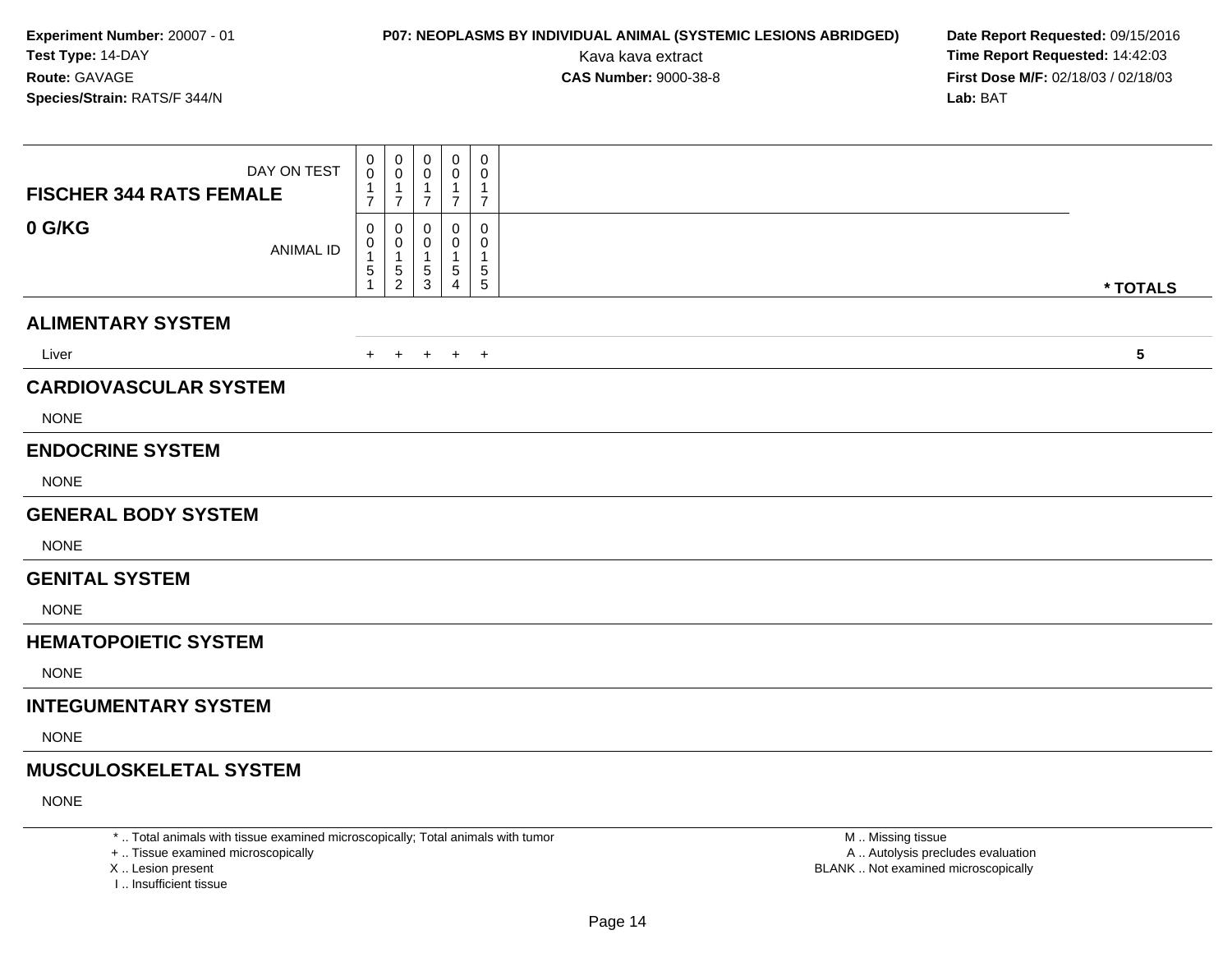DAY ON TEST**FISCHER 344 RATS FEMALE**0 0 1 70 0 1 70 0 1 70 0 1 70 0 1 7**0 G/KG**ANIMAL ID0 0 1 5 10 0 1 5 20 0 1 5 30 0 1 5 40 0 1 5 5 **\* TOTALSNERVOUS SYSTEM**Brainn  $+$  <sup>+</sup> <sup>+</sup> <sup>+</sup> <sup>+</sup> **<sup>5</sup> RESPIRATORY SYSTEMExperiment Number:** 20007 - 01 **P07: NEOPLASMS BY INDIVIDUAL ANIMAL (SYSTEMIC LESIONS ABRIDGED) Date Report Requested:** 09/15/2016 **Test Type:** 14-DAYKava kava extract **Time Report Requested:** 14:42:03<br>**CAS Number:** 9000-38-8 **Time Report Requested:** 14:42:03 **Route:** GAVAGE**First Dose M/F:** 02/18/03 / 02/18/03<br>**Lab:** BAT **Species/Strain:** RATS/F 344/N**Lab:** BAT

Lung $9 +$ 

#### **SPECIAL SENSES SYSTEM**

NONE

#### **URINARY SYSTEM**

Kidney $\mathsf y$ 

### **SYSTEMIC LESIONS**

Multiple Organ

n  $+$ <sup>+</sup> <sup>+</sup> <sup>+</sup> <sup>+</sup> **<sup>5</sup>**

\* .. Total animals with tissue examined microscopically; Total animals with tumor

+ .. Tissue examined microscopically

X .. Lesion present

I .. Insufficient tissue

 M .. Missing tissuey the contract of the contract of the contract of the contract of the contract of the contract of the contract of  $A$ . Autolysis precludes evaluation Lesion present BLANK .. Not examined microscopically

<sup>+</sup> <sup>+</sup> <sup>+</sup> <sup>+</sup> **<sup>5</sup>**

<sup>+</sup> <sup>+</sup> <sup>+</sup> <sup>+</sup> **<sup>5</sup>**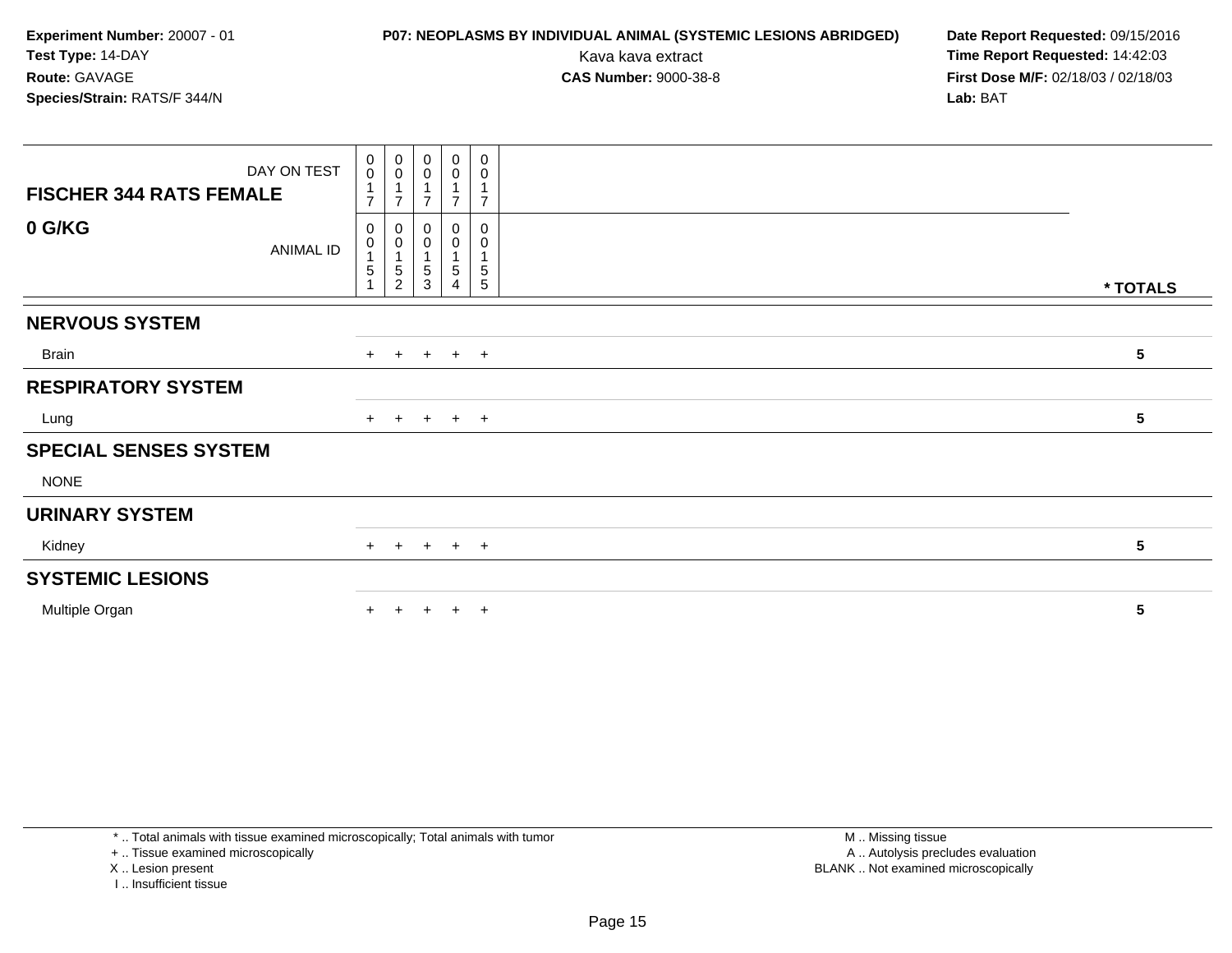# **P07: NEOPLASMS BY INDIVIDUAL ANIMAL (SYSTEMIC LESIONS ABRIDGED) Date Report Requested:** 09/15/2016

Kava kava extract **Time Report Requested:** 14:42:03<br>**CAS Number:** 9000-38-8 **Time Report Requested:** 14:42:03 **First Dose M/F:** 02/18/03 / 02/18/03<br>**Lab:** BAT **Lab:** BAT

| DAY ON TEST<br><b>FISCHER 344 RATS FEMALE</b> |                  | 0<br>0<br>0<br>0<br>$\mathbf{1}$<br>1<br>$\overline{7}$<br>$\overline{7}$                                 | 0<br>0<br>-1<br>$\overline{7}$        | $\mathbf 0$<br>0<br>1<br>$\overline{7}$     | 0<br>0<br>1<br>$\overline{7}$               |                 |
|-----------------------------------------------|------------------|-----------------------------------------------------------------------------------------------------------|---------------------------------------|---------------------------------------------|---------------------------------------------|-----------------|
| 0.125 G/KG                                    | <b>ANIMAL ID</b> | 0<br>0<br>$\frac{0}{2}$<br>$\begin{array}{c} 0 \\ 2 \\ 5 \end{array}$<br>$\overline{2}$<br>$\overline{1}$ | 0<br>$\frac{0}{2}$<br>$\sqrt{5}$<br>3 | 0<br>0<br>$\overline{c}$<br>$\sqrt{5}$<br>4 | 0<br>0<br>$\overline{\mathbf{c}}$<br>5<br>5 | * TOTALS        |
| <b>ALIMENTARY SYSTEM</b>                      |                  |                                                                                                           |                                       |                                             |                                             |                 |
| Liver                                         |                  |                                                                                                           |                                       |                                             |                                             | $5\phantom{.0}$ |
|                                               |                  | $+$<br>$+$                                                                                                |                                       | $+$ $+$ $+$                                 |                                             |                 |
| <b>CARDIOVASCULAR SYSTEM</b>                  |                  |                                                                                                           |                                       |                                             |                                             |                 |
| <b>NONE</b>                                   |                  |                                                                                                           |                                       |                                             |                                             |                 |
| <b>ENDOCRINE SYSTEM</b>                       |                  |                                                                                                           |                                       |                                             |                                             |                 |
| <b>NONE</b>                                   |                  |                                                                                                           |                                       |                                             |                                             |                 |
| <b>GENERAL BODY SYSTEM</b>                    |                  |                                                                                                           |                                       |                                             |                                             |                 |
| <b>NONE</b>                                   |                  |                                                                                                           |                                       |                                             |                                             |                 |
| <b>GENITAL SYSTEM</b>                         |                  |                                                                                                           |                                       |                                             |                                             |                 |
| <b>NONE</b>                                   |                  |                                                                                                           |                                       |                                             |                                             |                 |
| <b>HEMATOPOIETIC SYSTEM</b>                   |                  |                                                                                                           |                                       |                                             |                                             |                 |
| <b>NONE</b>                                   |                  |                                                                                                           |                                       |                                             |                                             |                 |
| <b>INTEGUMENTARY SYSTEM</b>                   |                  |                                                                                                           |                                       |                                             |                                             |                 |
| <b>NONE</b>                                   |                  |                                                                                                           |                                       |                                             |                                             |                 |
| <b>MUSCULOSKELETAL SYSTEM</b>                 |                  |                                                                                                           |                                       |                                             |                                             |                 |
| <b>NONE</b>                                   |                  |                                                                                                           |                                       |                                             |                                             |                 |
|                                               |                  |                                                                                                           |                                       |                                             |                                             |                 |

\* .. Total animals with tissue examined microscopically; Total animals with tumor

+ .. Tissue examined microscopically

X .. Lesion present

I .. Insufficient tissue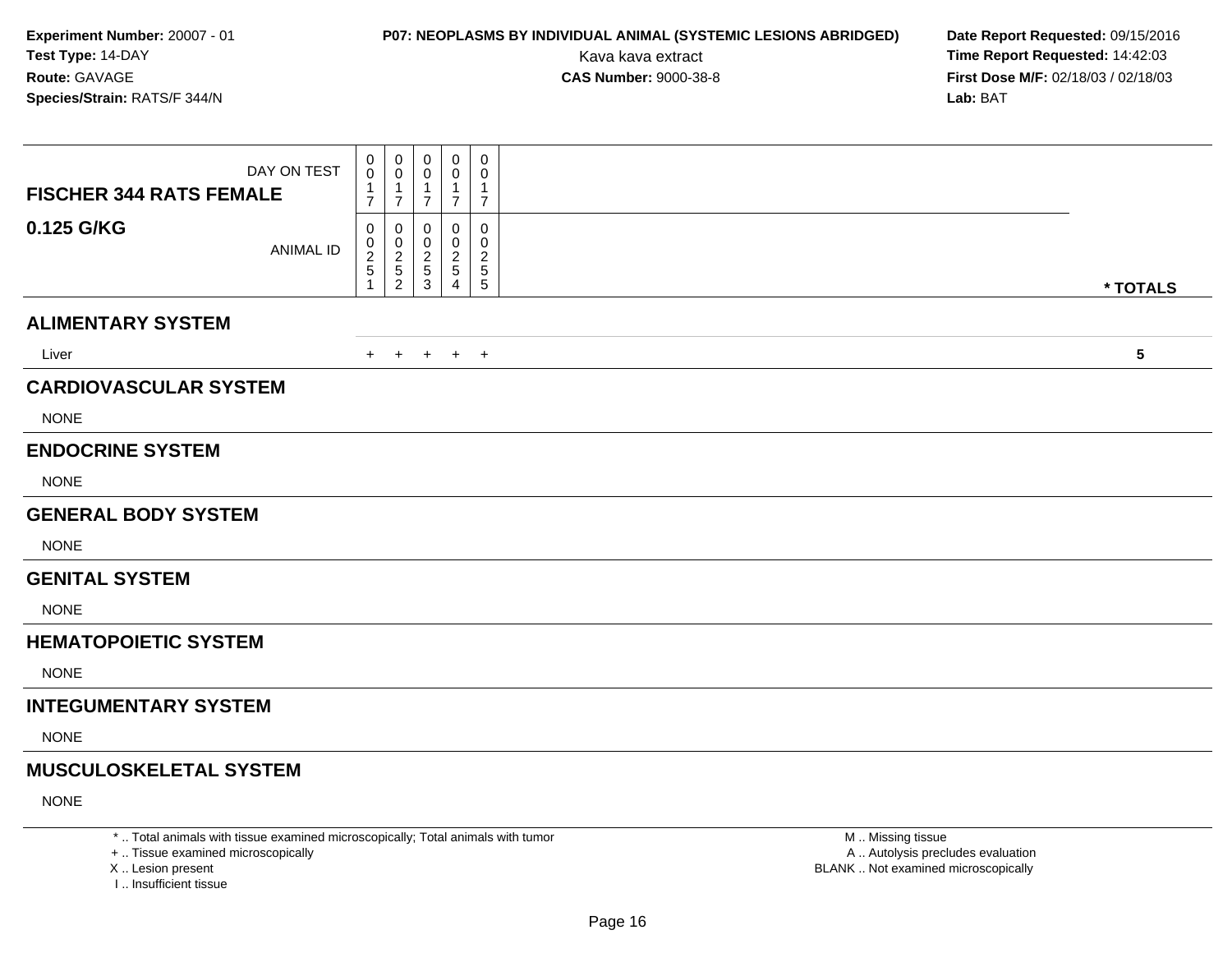# **P07: NEOPLASMS BY INDIVIDUAL ANIMAL (SYSTEMIC LESIONS ABRIDGED) Date Report Requested:** 09/15/2016

Kava kava extract **Time Report Requested:** 14:42:03<br>**CAS Number:** 9000-38-8 **Time Report Requested:** 14:42:03 **First Dose M/F:** 02/18/03 / 02/18/03<br>**Lab:** BAT **Lab:** BAT

| DAY ON TEST<br><b>FISCHER 344 RATS FEMALE</b> | 0<br>$\mathbf 0$<br>$\overline{\phantom{a}}$ | 0<br>$\ddot{\mathbf{0}}$<br>$\mathbf{1}$<br>$\overline{7}$ | 0<br>0<br>$\overline{ }$           | $\pmb{0}$<br>0<br>1<br>$\overline{7}$                    | $\pmb{0}$<br>0<br>$\overline{ }$            |          |
|-----------------------------------------------|----------------------------------------------|------------------------------------------------------------|------------------------------------|----------------------------------------------------------|---------------------------------------------|----------|
| 0.125 G/KG<br>ANIMAL ID                       | 0<br>0<br>$\frac{2}{5}$                      | 0<br>$\,0\,$<br>$\frac{2}{5}$<br>$\overline{2}$            | 0<br>0<br>$\overline{c}$<br>5<br>3 | 0<br>0<br>$\overline{c}$<br>$\sqrt{5}$<br>$\overline{4}$ | 0<br>0<br>$\overline{2}$<br>$\sqrt{5}$<br>5 | * TOTALS |
| <b>NERVOUS SYSTEM</b>                         |                                              |                                                            |                                    |                                                          |                                             |          |
| <b>NONE</b>                                   |                                              |                                                            |                                    |                                                          |                                             |          |
| <b>RESPIRATORY SYSTEM</b>                     |                                              |                                                            |                                    |                                                          |                                             |          |
| <b>NONE</b>                                   |                                              |                                                            |                                    |                                                          |                                             |          |
| <b>SPECIAL SENSES SYSTEM</b>                  |                                              |                                                            |                                    |                                                          |                                             |          |
| <b>NONE</b>                                   |                                              |                                                            |                                    |                                                          |                                             |          |
| <b>URINARY SYSTEM</b>                         |                                              |                                                            |                                    |                                                          |                                             |          |
| <b>NONE</b>                                   |                                              |                                                            |                                    |                                                          |                                             |          |
| <b>SYSTEMIC LESIONS</b>                       |                                              |                                                            |                                    |                                                          |                                             |          |
| Multiple Organ                                |                                              |                                                            |                                    | $+$                                                      | $^+$                                        | 5        |

\* .. Total animals with tissue examined microscopically; Total animals with tumor

+ .. Tissue examined microscopically

- X .. Lesion present
- I .. Insufficient tissue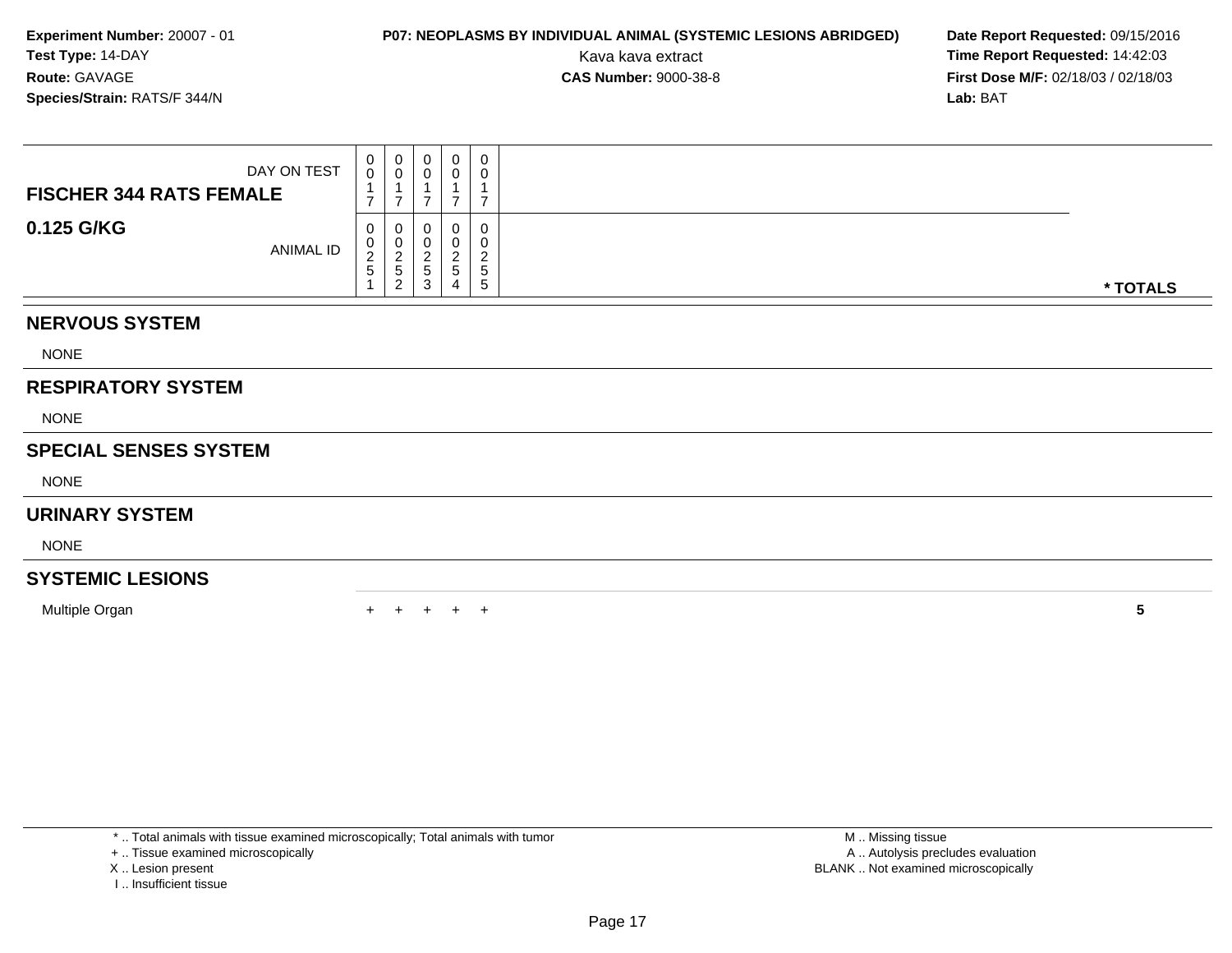# **P07: NEOPLASMS BY INDIVIDUAL ANIMAL (SYSTEMIC LESIONS ABRIDGED) Date Report Requested:** 09/15/2016

Kava kava extract **Time Report Requested:** 14:42:03<br>**CAS Number:** 9000-38-8 **Time Report Requested:** 14:42:03 **First Dose M/F:** 02/18/03 / 02/18/03<br>**Lab:** BAT **Lab:** BAT

| DAY ON TEST<br><b>FISCHER 344 RATS FEMALE</b> | 0<br>$\mathbf 0$<br>-1<br>$\overline{7}$ | 0<br>$\pmb{0}$<br>$\overline{7}$                    | 0<br>0<br>$\overline{7}$                      | 0<br>0<br>1<br>$\overline{7}$                           | 0<br>0<br>$\mathbf{1}$<br>$\overline{7}$                       |                         |
|-----------------------------------------------|------------------------------------------|-----------------------------------------------------|-----------------------------------------------|---------------------------------------------------------|----------------------------------------------------------------|-------------------------|
| 0.25 G/KG<br><b>ANIMAL ID</b>                 | 0<br>0<br>$\ensuremath{\mathsf{3}}$<br>5 | 0<br>$\mathbf 0$<br>$\frac{3}{5}$<br>$\overline{c}$ | 0<br>0<br>$\mathbf{3}$<br>$\overline{5}$<br>3 | 0<br>$\mathbf 0$<br>$\ensuremath{\mathsf{3}}$<br>5<br>Δ | 0<br>$\mathbf 0$<br>$\sqrt{3}$<br>$\sqrt{5}$<br>$\overline{5}$ | * TOTALS                |
|                                               |                                          |                                                     |                                               |                                                         |                                                                |                         |
| <b>ALIMENTARY SYSTEM</b>                      |                                          |                                                     |                                               |                                                         |                                                                |                         |
| Liver                                         | $+$                                      | $+$                                                 | $+$                                           | $+$ $+$                                                 |                                                                | $\overline{\mathbf{5}}$ |
| <b>CARDIOVASCULAR SYSTEM</b>                  |                                          |                                                     |                                               |                                                         |                                                                |                         |
| <b>NONE</b>                                   |                                          |                                                     |                                               |                                                         |                                                                |                         |
| <b>ENDOCRINE SYSTEM</b>                       |                                          |                                                     |                                               |                                                         |                                                                |                         |
| <b>NONE</b>                                   |                                          |                                                     |                                               |                                                         |                                                                |                         |
| <b>GENERAL BODY SYSTEM</b>                    |                                          |                                                     |                                               |                                                         |                                                                |                         |
| <b>NONE</b>                                   |                                          |                                                     |                                               |                                                         |                                                                |                         |
| <b>GENITAL SYSTEM</b>                         |                                          |                                                     |                                               |                                                         |                                                                |                         |
| <b>NONE</b>                                   |                                          |                                                     |                                               |                                                         |                                                                |                         |
| <b>HEMATOPOIETIC SYSTEM</b>                   |                                          |                                                     |                                               |                                                         |                                                                |                         |
| <b>NONE</b>                                   |                                          |                                                     |                                               |                                                         |                                                                |                         |
| <b>INTEGUMENTARY SYSTEM</b>                   |                                          |                                                     |                                               |                                                         |                                                                |                         |
| <b>NONE</b>                                   |                                          |                                                     |                                               |                                                         |                                                                |                         |
| <b>MUSCULOSKELETAL SYSTEM</b>                 |                                          |                                                     |                                               |                                                         |                                                                |                         |
| <b>NONE</b>                                   |                                          |                                                     |                                               |                                                         |                                                                |                         |
|                                               |                                          |                                                     |                                               |                                                         |                                                                |                         |

\* .. Total animals with tissue examined microscopically; Total animals with tumor

+ .. Tissue examined microscopically

X .. Lesion present

I .. Insufficient tissue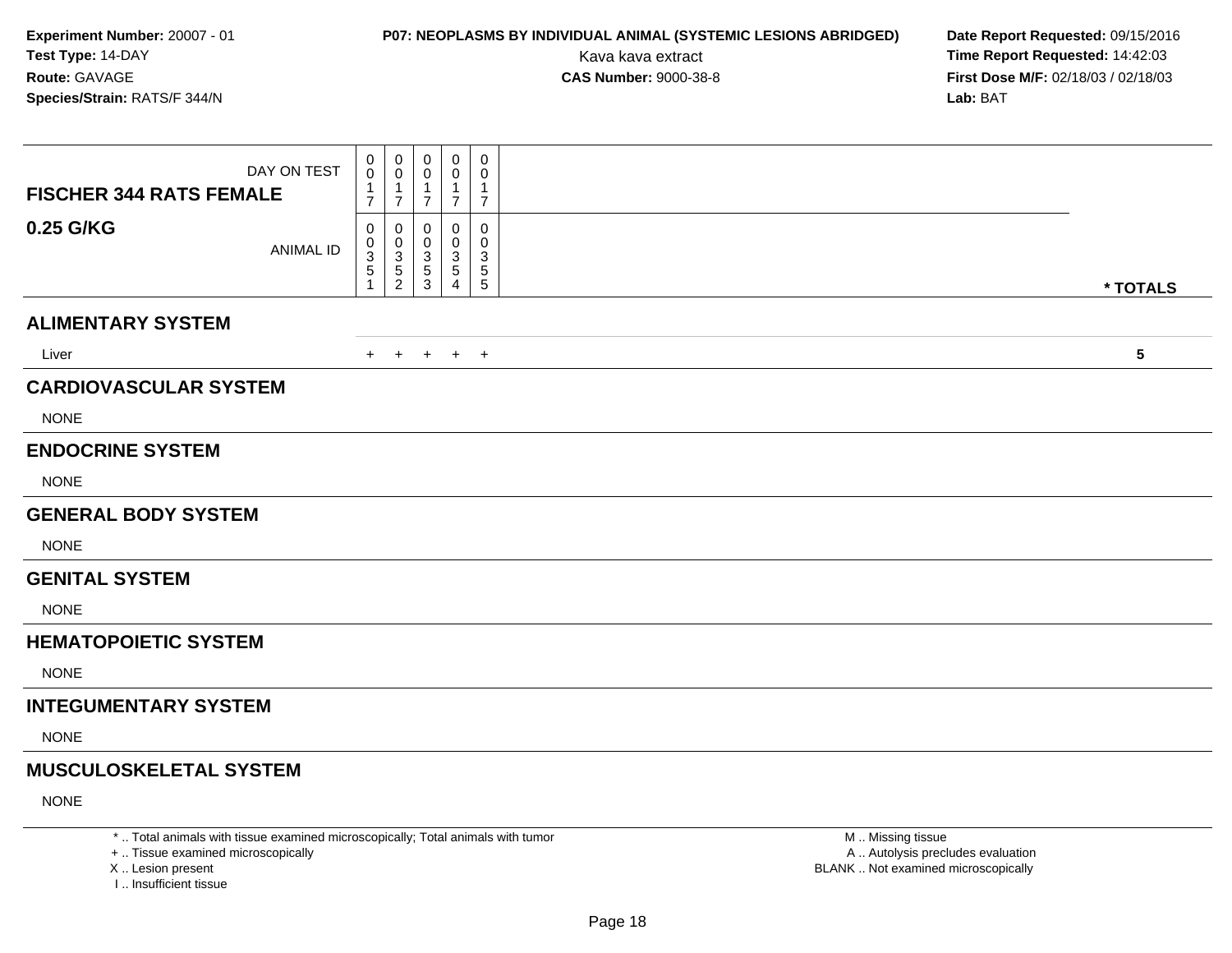# **P07: NEOPLASMS BY INDIVIDUAL ANIMAL (SYSTEMIC LESIONS ABRIDGED) Date Report Requested:** 09/15/2016

Kava kava extract **Time Report Requested:** 14:42:03<br>**CAS Number:** 9000-38-8 **Time Report Requested:** 14:42:03 **First Dose M/F:** 02/18/03 / 02/18/03<br>**Lab:** BAT **Lab:** BAT

| DAY ON TEST<br><b>FISCHER 344 RATS FEMALE</b> | $_{\rm 0}^{\rm 0}$                       | $\begin{smallmatrix} 0\\0 \end{smallmatrix}$<br>$\overline{7}$ | $_{\rm 0}^{\rm 0}$<br>$\overline{7}$ | 0<br>$\mathbf 0$<br>7 | 0<br>0<br>7                                            |              |
|-----------------------------------------------|------------------------------------------|----------------------------------------------------------------|--------------------------------------|-----------------------|--------------------------------------------------------|--------------|
| 0.25 G/KG<br>ANIMAL ID                        | 0<br>$\begin{matrix}0\\3\\5\end{matrix}$ | 0<br>$_{3}^{\rm 0}$<br>$\sqrt{5}$<br>$\overline{\mathbf{c}}$   | 0<br>0<br>3<br>5<br>3                | 0<br>0<br>3<br>5<br>4 | 0<br>0<br>$\ensuremath{\mathsf{3}}$<br>$\sqrt{5}$<br>5 | * TOTALS     |
| <b>NERVOUS SYSTEM</b>                         |                                          |                                                                |                                      |                       |                                                        |              |
| <b>NONE</b>                                   |                                          |                                                                |                                      |                       |                                                        |              |
| <b>RESPIRATORY SYSTEM</b>                     |                                          |                                                                |                                      |                       |                                                        |              |
| Lung                                          |                                          | $+$ $+$                                                        |                                      |                       | $+$                                                    | $\mathbf{3}$ |
| <b>SPECIAL SENSES SYSTEM</b>                  |                                          |                                                                |                                      |                       |                                                        |              |
| <b>NONE</b>                                   |                                          |                                                                |                                      |                       |                                                        |              |
| <b>URINARY SYSTEM</b>                         |                                          |                                                                |                                      |                       |                                                        |              |
| <b>NONE</b>                                   |                                          |                                                                |                                      |                       |                                                        |              |
| <b>SYSTEMIC LESIONS</b>                       |                                          |                                                                |                                      |                       |                                                        |              |
| Multiple Organ                                | $+$                                      | $+$                                                            |                                      | $+$ $+$ $+$           |                                                        | 5            |

\* .. Total animals with tissue examined microscopically; Total animals with tumor

+ .. Tissue examined microscopically

X .. Lesion present

I .. Insufficient tissue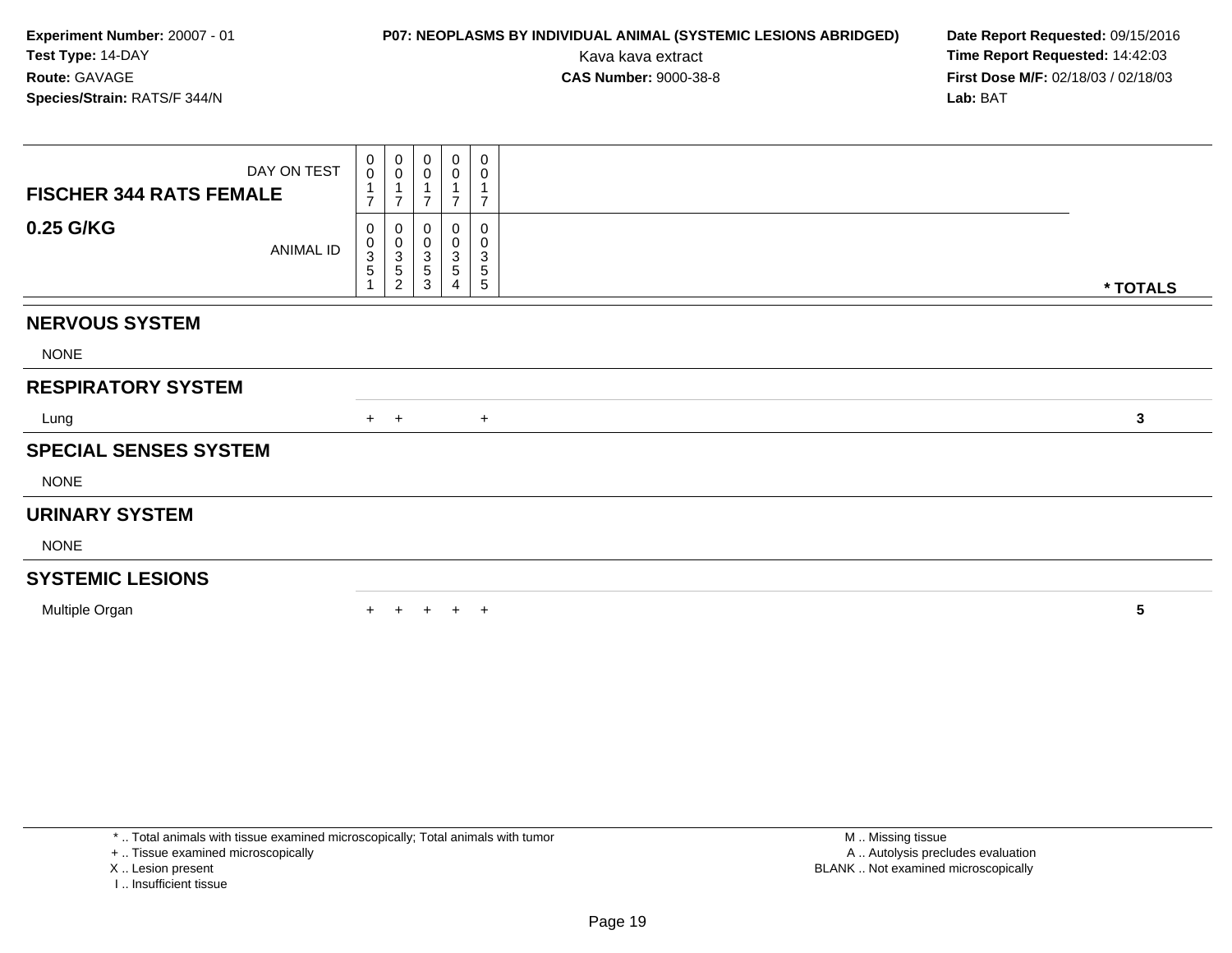# **P07: NEOPLASMS BY INDIVIDUAL ANIMAL (SYSTEMIC LESIONS ABRIDGED) Date Report Requested:** 09/15/2016

Kava kava extract **Time Report Requested:** 14:42:03<br>**CAS Number:** 9000-38-8 **Time Report Requested:** 14:42:03 **First Dose M/F:** 02/18/03 / 02/18/03<br>**Lab:** BAT **Lab:** BAT

|                                               | 0                 | 0                        | 0                 | 0                 | $\mathbf 0$                 |                 |
|-----------------------------------------------|-------------------|--------------------------|-------------------|-------------------|-----------------------------|-----------------|
| DAY ON TEST<br><b>FISCHER 344 RATS FEMALE</b> | $\mathbf 0$<br>-1 | 0<br>1                   | 0<br>$\mathbf{1}$ | 0<br>$\mathbf{1}$ | $\mathbf 0$<br>$\mathbf{1}$ |                 |
|                                               | $\overline{7}$    | $\overline{7}$           | 7                 | $\overline{7}$    | $\overline{7}$              |                 |
| 0.5 G/KG<br><b>ANIMAL ID</b>                  | 0<br>0            | 0<br>0                   | 0<br>0            | 0<br>0            | 0<br>0                      |                 |
|                                               | 4<br>5            | 4<br>5<br>$\overline{c}$ | 4<br>5<br>3       | 4<br>5<br>4       | 4<br>$\frac{5}{5}$          |                 |
|                                               |                   |                          |                   |                   |                             | * TOTALS        |
| <b>ALIMENTARY SYSTEM</b>                      |                   |                          |                   |                   |                             |                 |
| Liver                                         | $+$               | $+$                      |                   | $+$ $+$ $+$       |                             | $5\phantom{.0}$ |
| <b>CARDIOVASCULAR SYSTEM</b>                  |                   |                          |                   |                   |                             |                 |
| <b>NONE</b>                                   |                   |                          |                   |                   |                             |                 |
| <b>ENDOCRINE SYSTEM</b>                       |                   |                          |                   |                   |                             |                 |
| <b>NONE</b>                                   |                   |                          |                   |                   |                             |                 |
| <b>GENERAL BODY SYSTEM</b>                    |                   |                          |                   |                   |                             |                 |
| <b>NONE</b>                                   |                   |                          |                   |                   |                             |                 |
| <b>GENITAL SYSTEM</b>                         |                   |                          |                   |                   |                             |                 |
| Uterus                                        |                   |                          |                   | $\ddot{}$         |                             | $\mathbf{1}$    |
| <b>HEMATOPOIETIC SYSTEM</b>                   |                   |                          |                   |                   |                             |                 |
| <b>NONE</b>                                   |                   |                          |                   |                   |                             |                 |
| <b>INTEGUMENTARY SYSTEM</b>                   |                   |                          |                   |                   |                             |                 |
| <b>NONE</b>                                   |                   |                          |                   |                   |                             |                 |
| <b>MUSCULOSKELETAL SYSTEM</b>                 |                   |                          |                   |                   |                             |                 |
| <b>NONE</b>                                   |                   |                          |                   |                   |                             |                 |

\* .. Total animals with tissue examined microscopically; Total animals with tumor

+ .. Tissue examined microscopically

X .. Lesion present

I .. Insufficient tissue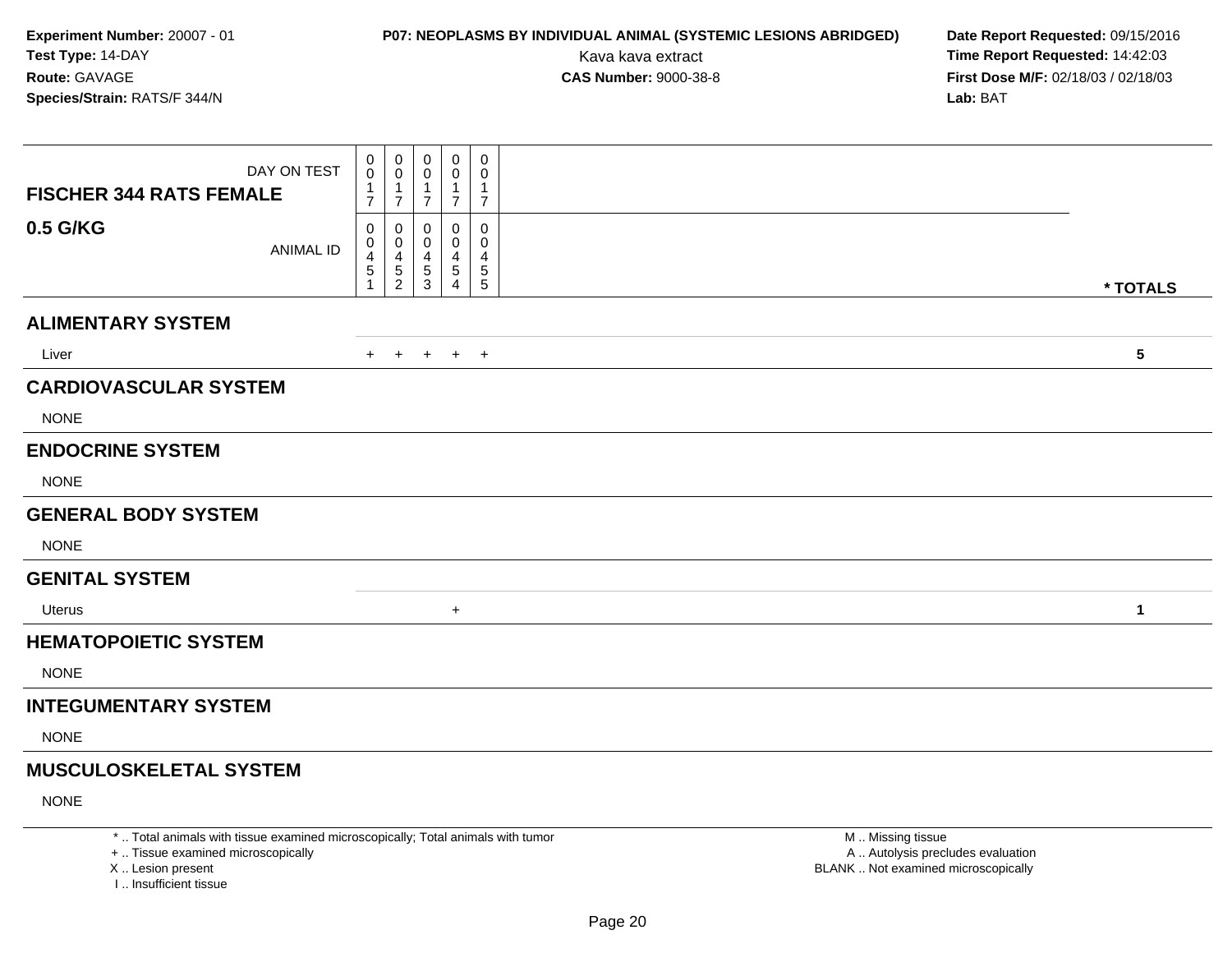# **P07: NEOPLASMS BY INDIVIDUAL ANIMAL (SYSTEMIC LESIONS ABRIDGED) Date Report Requested:** 09/15/2016

Kava kava extract **Time Report Requested:** 14:42:03<br>**CAS Number:** 9000-38-8 **Time Report Requested:** 14:42:03 **First Dose M/F:** 02/18/03 / 02/18/03<br>**Lab:** BAT **Lab:** BAT

| DAY ON TEST<br><b>FISCHER 344 RATS FEMALE</b> | 0<br>$\mathsf{O}\xspace$<br>$\overline{\phantom{a}}$ | 0<br>$\ddot{\mathbf{0}}$<br>$\mathbf{1}$<br>$\overline{7}$ | 0<br>0<br>$\overline{7}$ | $\pmb{0}$<br>0<br>1<br>$\overline{7}$ | $\mathbf 0$<br>0<br>$\overline{ }$ |          |
|-----------------------------------------------|------------------------------------------------------|------------------------------------------------------------|--------------------------|---------------------------------------|------------------------------------|----------|
| 0.5 G/KG<br>ANIMAL ID                         | 0<br>0<br>4<br>5                                     | 0<br>0<br>$\overline{4}$<br>$\,$ 5 $\,$<br>$\overline{2}$  | 0<br>0<br>4<br>5<br>3    | 0<br>0<br>4<br>5<br>4                 | 0<br>0<br>4<br>$\,$ 5 $\,$<br>5    | * TOTALS |
| <b>NERVOUS SYSTEM</b>                         |                                                      |                                                            |                          |                                       |                                    |          |
| <b>NONE</b>                                   |                                                      |                                                            |                          |                                       |                                    |          |
| <b>RESPIRATORY SYSTEM</b>                     |                                                      |                                                            |                          |                                       |                                    |          |
| <b>NONE</b>                                   |                                                      |                                                            |                          |                                       |                                    |          |
| <b>SPECIAL SENSES SYSTEM</b>                  |                                                      |                                                            |                          |                                       |                                    |          |
| <b>NONE</b>                                   |                                                      |                                                            |                          |                                       |                                    |          |
| <b>URINARY SYSTEM</b>                         |                                                      |                                                            |                          |                                       |                                    |          |
| <b>NONE</b>                                   |                                                      |                                                            |                          |                                       |                                    |          |
| <b>SYSTEMIC LESIONS</b>                       |                                                      |                                                            |                          |                                       |                                    |          |
| Multiple Organ                                |                                                      |                                                            | $+$                      | $+$                                   | $\overline{+}$                     | 5        |

\* .. Total animals with tissue examined microscopically; Total animals with tumor

+ .. Tissue examined microscopically

- X .. Lesion present
- I .. Insufficient tissue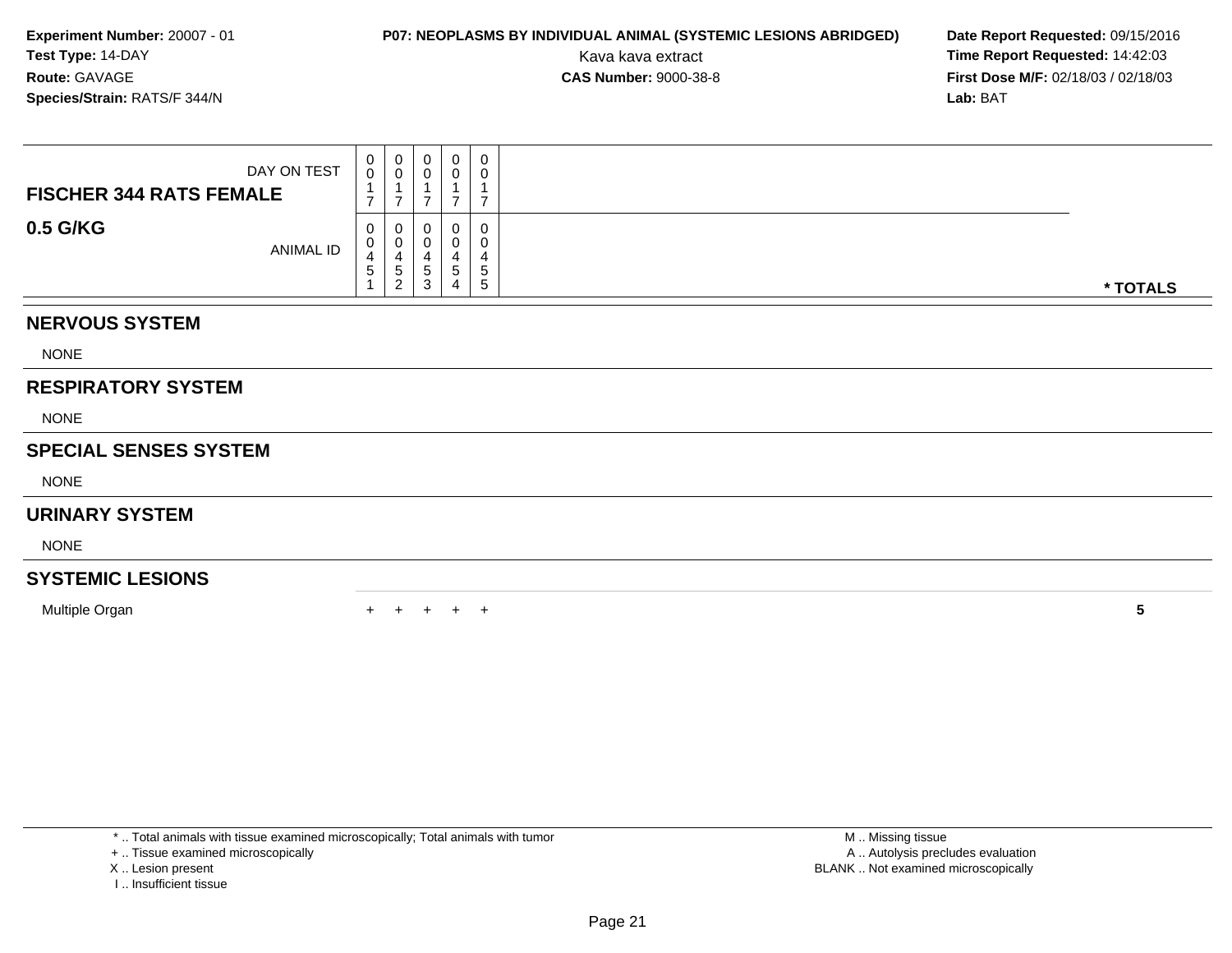# **P07: NEOPLASMS BY INDIVIDUAL ANIMAL (SYSTEMIC LESIONS ABRIDGED) Date Report Requested:** 09/15/2016

Kava kava extract **Time Report Requested:** 14:42:03<br>**CAS Number:** 9000-38-8 **Time Report Requested:** 14:42:03 **First Dose M/F:** 02/18/03 / 02/18/03<br>**Lab:** BAT **Lab:** BAT

| DAY ON TEST<br><b>FISCHER 344 RATS FEMALE</b> | 0<br>0<br>$\mathbf 1$         | 0<br>0<br>1                            | 0<br>0<br>-1                  | 0<br>0<br>-1                  | $\mathbf 0$<br>0<br>$\overline{1}$                         |           |
|-----------------------------------------------|-------------------------------|----------------------------------------|-------------------------------|-------------------------------|------------------------------------------------------------|-----------|
| <b>1.0 G/KG</b><br><b>ANIMAL ID</b>           | $\overline{7}$<br>0<br>0<br>5 | $\overline{7}$<br>0<br>0<br>$\sqrt{5}$ | $\overline{7}$<br>0<br>0<br>5 | $\overline{7}$<br>0<br>0<br>5 | $\overline{7}$<br>$\mathbf 0$<br>$\mathbf 0$<br>$\sqrt{5}$ |           |
|                                               | 5<br>1                        | 5<br>$\overline{c}$                    | $\mathbf 5$<br>3              | $\sqrt{5}$<br>Δ               | $\sqrt{5}$<br>$\sqrt{5}$                                   | * TOTALS  |
| <b>ALIMENTARY SYSTEM</b>                      |                               |                                        |                               |                               |                                                            |           |
| Liver                                         | $+$                           | $+$                                    | $+$                           | $+$                           | $+$                                                        | ${\bf 5}$ |
| <b>CARDIOVASCULAR SYSTEM</b>                  |                               |                                        |                               |                               |                                                            |           |
| <b>NONE</b>                                   |                               |                                        |                               |                               |                                                            |           |
| <b>ENDOCRINE SYSTEM</b>                       |                               |                                        |                               |                               |                                                            |           |
| <b>NONE</b>                                   |                               |                                        |                               |                               |                                                            |           |
| <b>GENERAL BODY SYSTEM</b>                    |                               |                                        |                               |                               |                                                            |           |
| <b>NONE</b>                                   |                               |                                        |                               |                               |                                                            |           |
| <b>GENITAL SYSTEM</b>                         |                               |                                        |                               |                               |                                                            |           |
| <b>NONE</b>                                   |                               |                                        |                               |                               |                                                            |           |
| <b>HEMATOPOIETIC SYSTEM</b>                   |                               |                                        |                               |                               |                                                            |           |
| <b>NONE</b>                                   |                               |                                        |                               |                               |                                                            |           |
| <b>INTEGUMENTARY SYSTEM</b>                   |                               |                                        |                               |                               |                                                            |           |
| <b>NONE</b>                                   |                               |                                        |                               |                               |                                                            |           |
| <b>MUSCULOSKELETAL SYSTEM</b>                 |                               |                                        |                               |                               |                                                            |           |
| <b>NONE</b>                                   |                               |                                        |                               |                               |                                                            |           |

\* .. Total animals with tissue examined microscopically; Total animals with tumor

+ .. Tissue examined microscopically

X .. Lesion present

I .. Insufficient tissue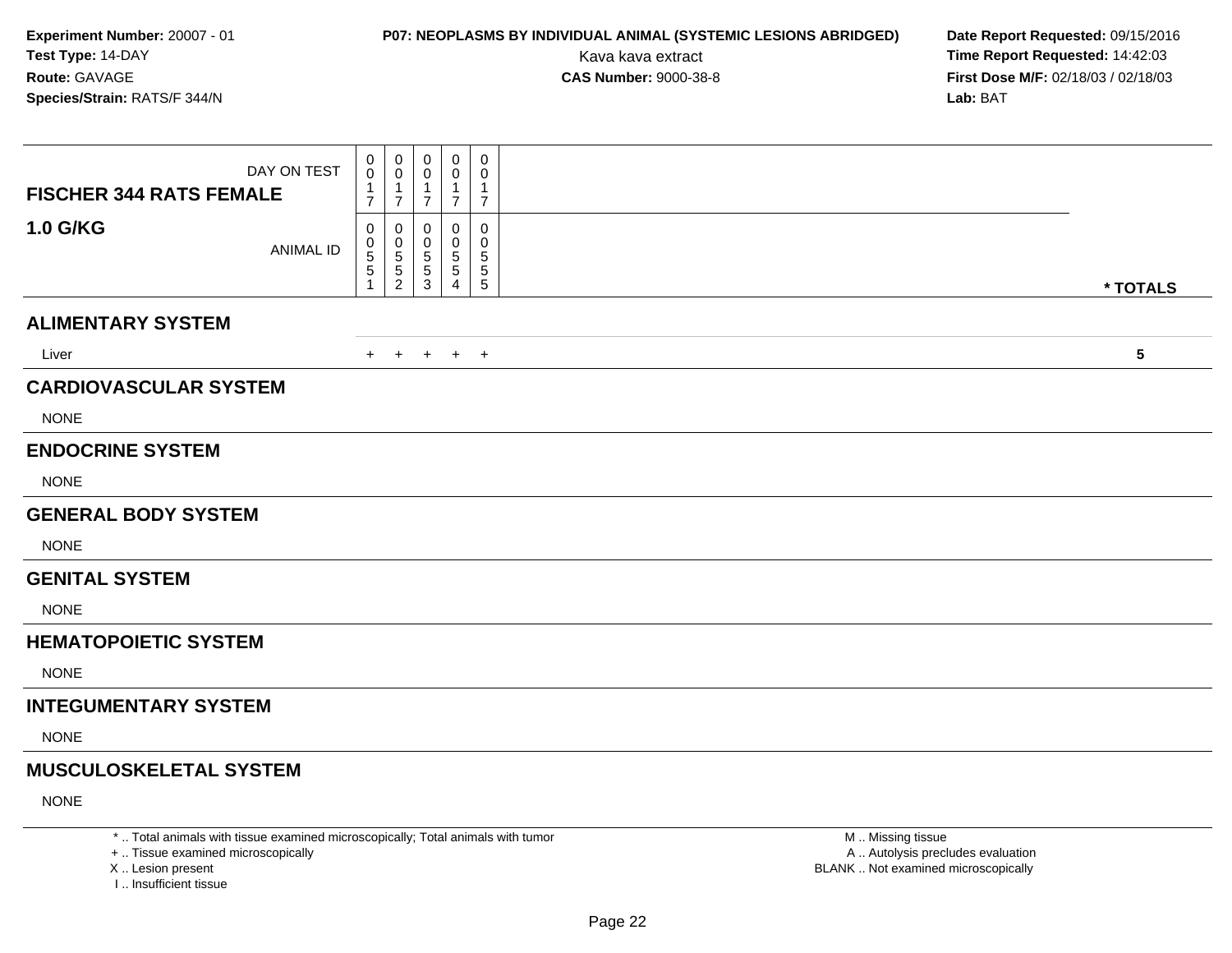# **P07: NEOPLASMS BY INDIVIDUAL ANIMAL (SYSTEMIC LESIONS ABRIDGED) Date Report Requested:** 09/15/2016

Kava kava extract **Time Report Requested:** 14:42:03<br>**CAS Number:** 9000-38-8 **Time Report Requested:** 14:42:03 **First Dose M/F:** 02/18/03 / 02/18/03<br>**Lab:** BAT **Lab:** BAT

| DAY ON TEST<br><b>FISCHER 344 RATS FEMALE</b> | 0<br>$\mathbf 0$<br>$\overline{\phantom{a}}$ | 0<br>$\ddot{\mathbf{0}}$<br>$\mathbf{1}$<br>$\overline{7}$ | 0<br>0<br>$\overline{ }$ | $\pmb{0}$<br>0<br>1<br>$\overline{7}$ | $\pmb{0}$<br>0<br>$\overline{ }$        |          |
|-----------------------------------------------|----------------------------------------------|------------------------------------------------------------|--------------------------|---------------------------------------|-----------------------------------------|----------|
| <b>1.0 G/KG</b><br>ANIMAL ID                  | 0<br>0<br>5<br>5                             | 0<br>$\pmb{0}$<br>5<br>5<br>$\overline{2}$                 | 0<br>0<br>5<br>5<br>3    | 0<br>0<br>5<br>5<br>$\overline{4}$    | 0<br>0<br>$\sqrt{5}$<br>$\sqrt{5}$<br>5 | * TOTALS |
| <b>NERVOUS SYSTEM</b>                         |                                              |                                                            |                          |                                       |                                         |          |
| <b>NONE</b>                                   |                                              |                                                            |                          |                                       |                                         |          |
| <b>RESPIRATORY SYSTEM</b>                     |                                              |                                                            |                          |                                       |                                         |          |
| <b>NONE</b>                                   |                                              |                                                            |                          |                                       |                                         |          |
| <b>SPECIAL SENSES SYSTEM</b>                  |                                              |                                                            |                          |                                       |                                         |          |
| <b>NONE</b>                                   |                                              |                                                            |                          |                                       |                                         |          |
| <b>URINARY SYSTEM</b>                         |                                              |                                                            |                          |                                       |                                         |          |
| <b>NONE</b>                                   |                                              |                                                            |                          |                                       |                                         |          |
| <b>SYSTEMIC LESIONS</b>                       |                                              |                                                            |                          |                                       |                                         |          |
| Multiple Organ                                |                                              |                                                            |                          | $+$                                   | $^+$                                    | 5        |

\* .. Total animals with tissue examined microscopically; Total animals with tumor

+ .. Tissue examined microscopically

X .. Lesion present

I .. Insufficient tissue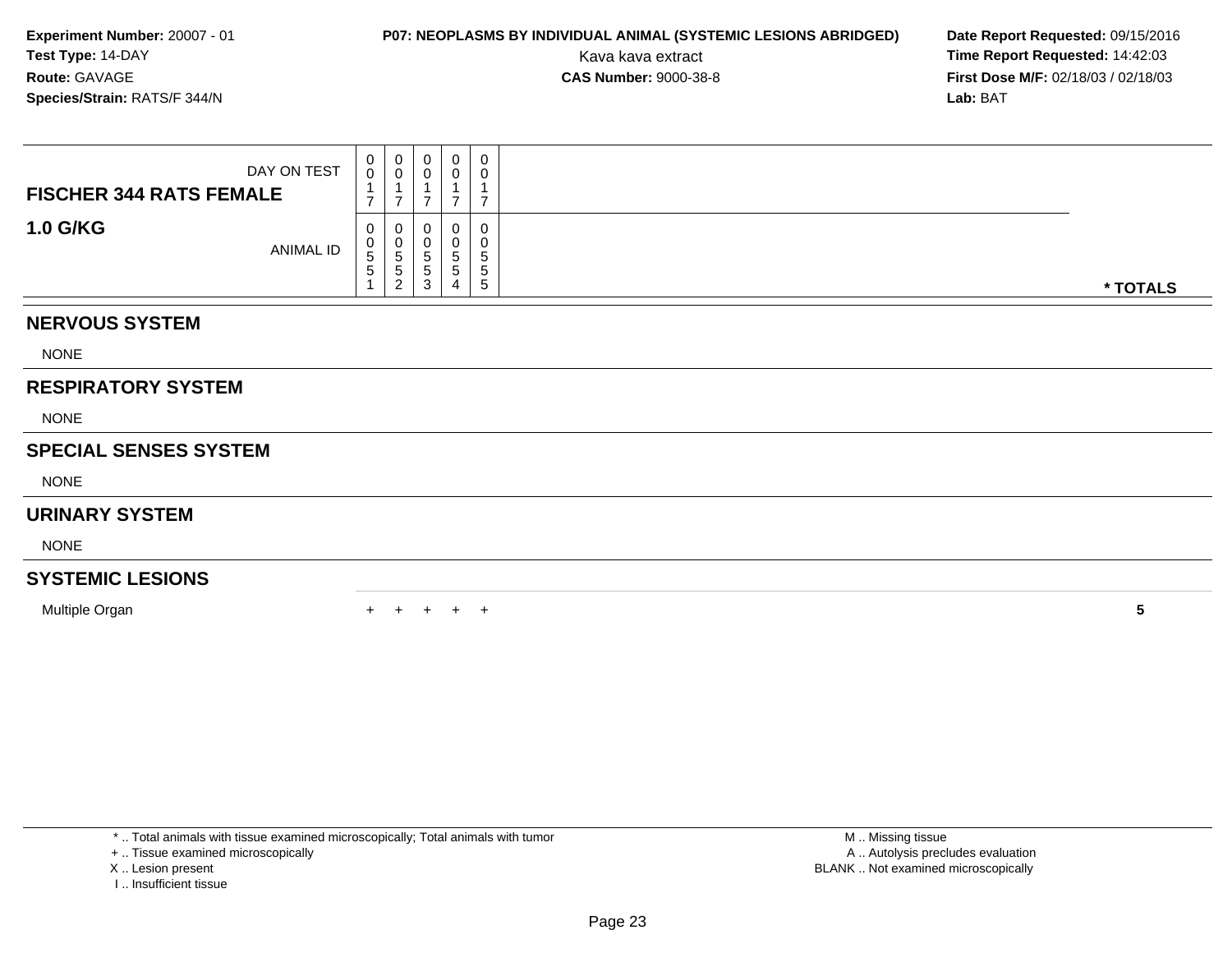# **P07: NEOPLASMS BY INDIVIDUAL ANIMAL (SYSTEMIC LESIONS ABRIDGED) Date Report Requested:** 09/15/2016

Kava kava extract **Time Report Requested:** 14:42:03<br>**CAS Number:** 9000-38-8 **Time Report Requested:** 14:42:03 **First Dose M/F:** 02/18/03 / 02/18/03<br>**Lab:** BAT **Lab:** BAT

| <b>FISCHER 344 RATS FEMALE</b> | DAY ON TEST      | 0<br>$\mathbf 0$<br>1<br>$\overline{7}$ | 0<br>$\mathbf 0$<br>$\overline{7}$                       | 0<br>0<br>0<br>$\mathsf 3$                 | $\mathbf 0$<br>$\mathbf 0$<br>1<br>$\overline{7}$ | 0<br>0<br>1<br>$\overline{7}$               |              |
|--------------------------------|------------------|-----------------------------------------|----------------------------------------------------------|--------------------------------------------|---------------------------------------------------|---------------------------------------------|--------------|
| <b>2.0 G/KG</b>                | <b>ANIMAL ID</b> | 0<br>0<br>$\,6$<br>5                    | 0<br>$\mathbf 0$<br>$\,6\,$<br>$\mathbf 5$<br>$\sqrt{2}$ | 0<br>0<br>6<br>$\,$ 5 $\,$<br>$\mathbf{3}$ | 0<br>0<br>6<br>$\sqrt{5}$<br>4                    | 0<br>0<br>6<br>$\overline{5}$<br>$\sqrt{5}$ | * TOTALS     |
| <b>ALIMENTARY SYSTEM</b>       |                  |                                         |                                                          |                                            |                                                   |                                             |              |
| Liver                          |                  | $+$                                     | $+$                                                      |                                            | $+$ $+$ $+$                                       |                                             | $\sqrt{5}$   |
| <b>CARDIOVASCULAR SYSTEM</b>   |                  |                                         |                                                          |                                            |                                                   |                                             |              |
| <b>NONE</b>                    |                  |                                         |                                                          |                                            |                                                   |                                             |              |
| <b>ENDOCRINE SYSTEM</b>        |                  |                                         |                                                          |                                            |                                                   |                                             |              |
| <b>NONE</b>                    |                  |                                         |                                                          |                                            |                                                   |                                             |              |
| <b>GENERAL BODY SYSTEM</b>     |                  |                                         |                                                          |                                            |                                                   |                                             |              |
| <b>NONE</b>                    |                  |                                         |                                                          |                                            |                                                   |                                             |              |
| <b>GENITAL SYSTEM</b>          |                  |                                         |                                                          |                                            |                                                   |                                             |              |
| <b>NONE</b>                    |                  |                                         |                                                          |                                            |                                                   |                                             |              |
| <b>HEMATOPOIETIC SYSTEM</b>    |                  |                                         |                                                          |                                            |                                                   |                                             |              |
| Lymph Node                     |                  |                                         |                                                          | $\ddot{}$                                  |                                                   |                                             | $\mathbf{1}$ |
| <b>INTEGUMENTARY SYSTEM</b>    |                  |                                         |                                                          |                                            |                                                   |                                             |              |
| <b>NONE</b>                    |                  |                                         |                                                          |                                            |                                                   |                                             |              |
| <b>MUSCULOSKELETAL SYSTEM</b>  |                  |                                         |                                                          |                                            |                                                   |                                             |              |
| <b>NONE</b>                    |                  |                                         |                                                          |                                            |                                                   |                                             |              |

\* .. Total animals with tissue examined microscopically; Total animals with tumor

+ .. Tissue examined microscopically

X .. Lesion present

I .. Insufficient tissue